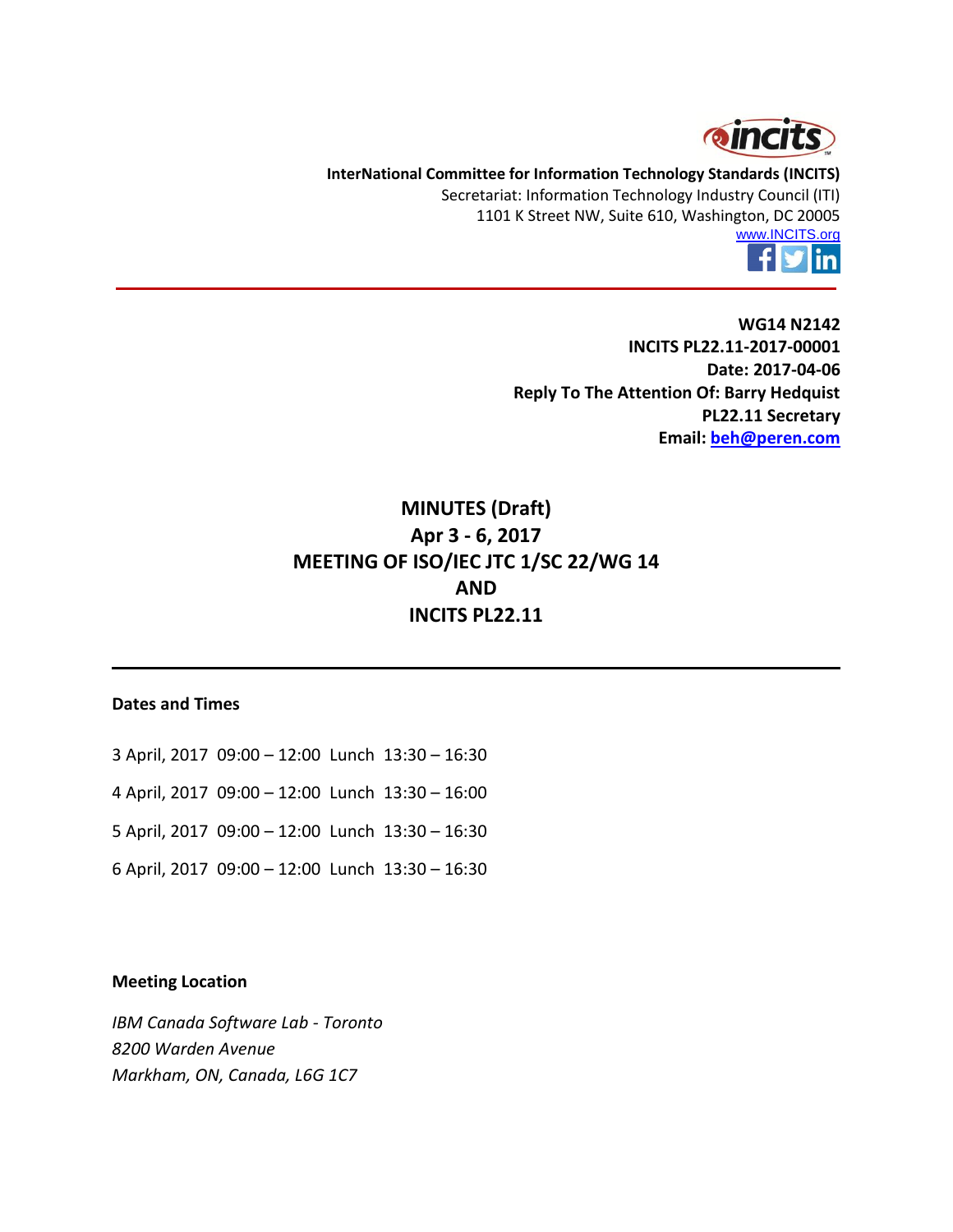## **Meeting information**

Venue information: [N2084](http://www.open-std.org/jtc1/sc22/wg14/www/docs/n2084.htm)

## **Local contact information**

*Rajan Bhakta <rbhakta@us.ibm.com>*

# **1. Opening Activities**

# **1.1 Opening Comments (Bhakta, Keaton)**

Rajan Bhakta, IBM, welcomed us to beautiful and scenic Markham, Ontario.

# **1.2 Introduction of Participants/Roll Call**

| <b>Name</b>           | <b>Organization</b>       | <b>NB</b>  | <b>Comments</b>                  |  |
|-----------------------|---------------------------|------------|----------------------------------|--|
| <b>Jens Gustedt</b>   | <b>INRIA</b>              | France     |                                  |  |
| <b>David Keaton</b>   | <b>Keaton Consulting</b>  | <b>USA</b> | <b>WG14 Convener</b>             |  |
| <b>Daniel Plakosh</b> | CERT/SEI/CMU              | <b>USA</b> | WG14 ISO eCommittee Secretary    |  |
| Lars Bjonnes          | Cisco                     | <b>USA</b> |                                  |  |
| <b>Blaine Garst</b>   | The Planet Earth Society  | <b>USA</b> |                                  |  |
| Rajan Bhakta          | <b>IBM</b>                | CA         |                                  |  |
| <b>John Parks</b>     | Intel                     | <b>USA</b> | PL22.11 Chair                    |  |
| <b>Clark Nelson</b>   | Intel                     | <b>USA</b> |                                  |  |
| <b>Douglas Walls</b>  | Oracle                    | <b>USA</b> | PL22.11 IR                       |  |
| <b>Fred Tydeman</b>   | <b>Tydeman Consulting</b> | <b>USA</b> | PL22.11 Vice Chair               |  |
| <b>Barry Hedquist</b> | Perennial                 | <b>USA</b> | PL22.11 Secretary                |  |
| <b>Tom Plum</b>       | Plum Hall                 | <b>USA</b> | dialed in                        |  |
| <b>Martin Sebor</b>   | <b>Red Hat</b>            | <b>USA</b> |                                  |  |
| <b>Larry Jones</b>    | Siemens PLM Software      | <b>USA</b> | WG 14 Project Editor - dialed in |  |
| <b>Aaron Ballman</b>  | GrammaTech                | <b>USA</b> |                                  |  |
| <b>Clive Pygott</b>   | <b>LDRA</b>               | <b>USA</b> | dialed-in                        |  |
| <b>Hubert Tong</b>    | <b>IBM</b>                | CA         |                                  |  |
| D. Hugh               | Mimosa                    | CA         |                                  |  |
| <b>Redelmeier</b>     |                           |            |                                  |  |
| <b>Michael Wong</b>   | Codeplay / ISOCPP         | CA         |                                  |  |
| <b>Tom Skogland</b>   | <b>LLNL</b>               | <b>USA</b> |                                  |  |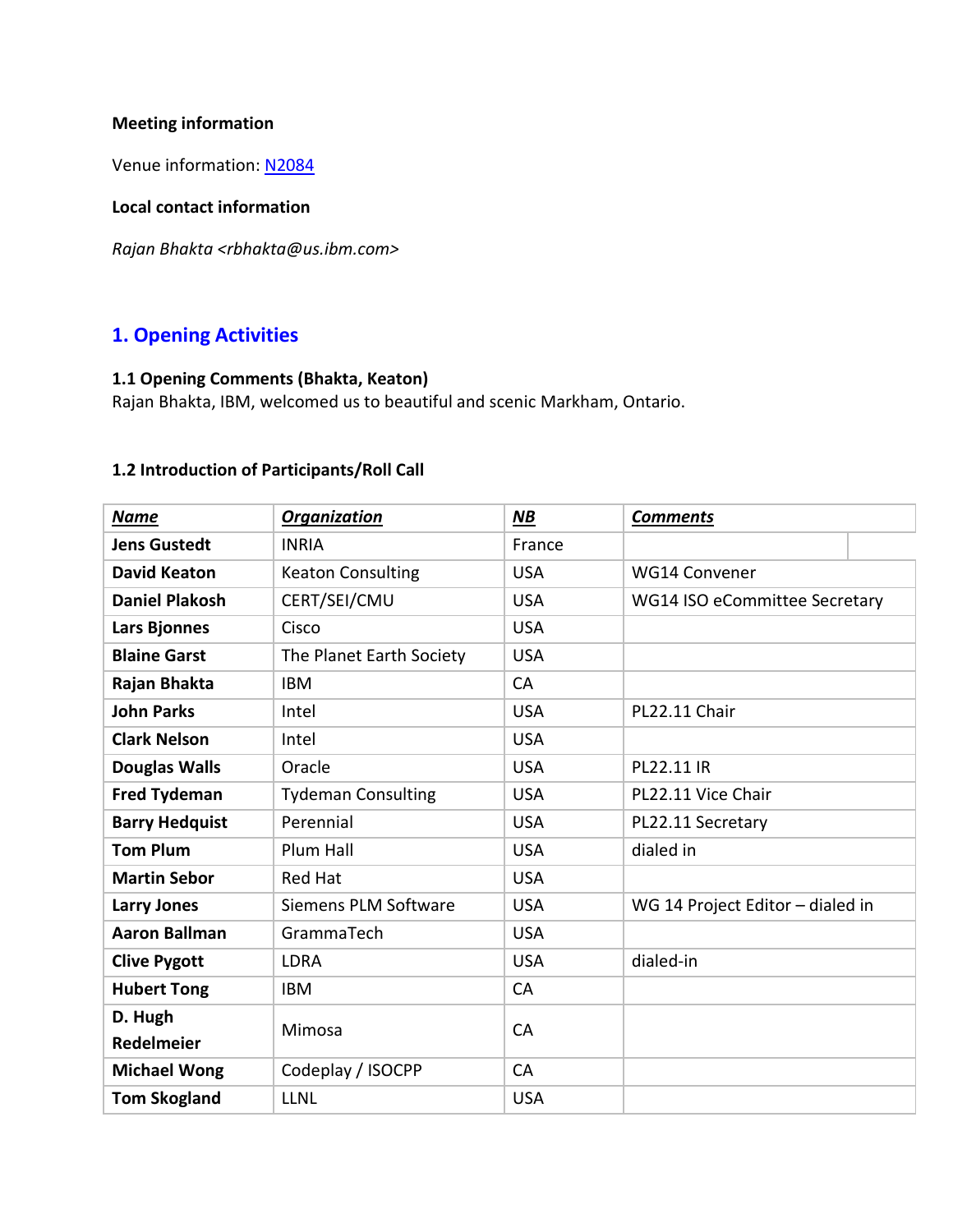| Ian McIntosh  | IBM        | <b>CA</b>  |  |
|---------------|------------|------------|--|
| Chris Tandy   | IBM        | <b>USA</b> |  |
| Keld Simonsen | <b>RAP</b> | Denmark    |  |
| Sean Fertile  | IBM        | <b>CA</b>  |  |
| Kelvin Li     | <b>IBM</b> | CA         |  |
|               |            |            |  |
|               |            |            |  |

### **1.3 Procedures for this Meeting (Keaton)**

The Meeting Chair and WG14 Convener, David Keaton, announced that procedures would be as per normal. Everyone was encouraged to participate in the discussion and straw polls.

Straw polls are an informal WG14 mechanism used to determine if there is consensus to pursue a particular technical approach or possibly drop a matter for lack of consensus. Straw polls are not formal votes, and do not in any way represent any National Body position. National Body positions are established in accordance with the procedures established by each National Body.

INCITS PL22.11 members reviewed the INCITS Anti-Trust and Patent Policy Guidelines at:

# <http://www.incits.org/standards-information/legal-info>

All 'N' document numbers in these minutes refer to JTC1 SC22/WG14 documents unless otherwise noted.

The primary emphasis of this meeting was to review the progress of our subgroups and work on Defect Reports.

David Keaton is the meeting Chair. Barry Hedquist is the Recording Secretary.

# **1.4 Approval of Previous Minutes [\[N 2100\]](http://www.open-std.org/jtc1/sc22/wg14/www/docs/n2100.pdf)**

The previous minutes have been amended for typos, etc. The previous minutes are approved by unanimous consent.

**The final approved Pittsburgh minutes are N2141 The draft Markham minutes are N2142**

**1.5 Review of Action Items and Resolutions**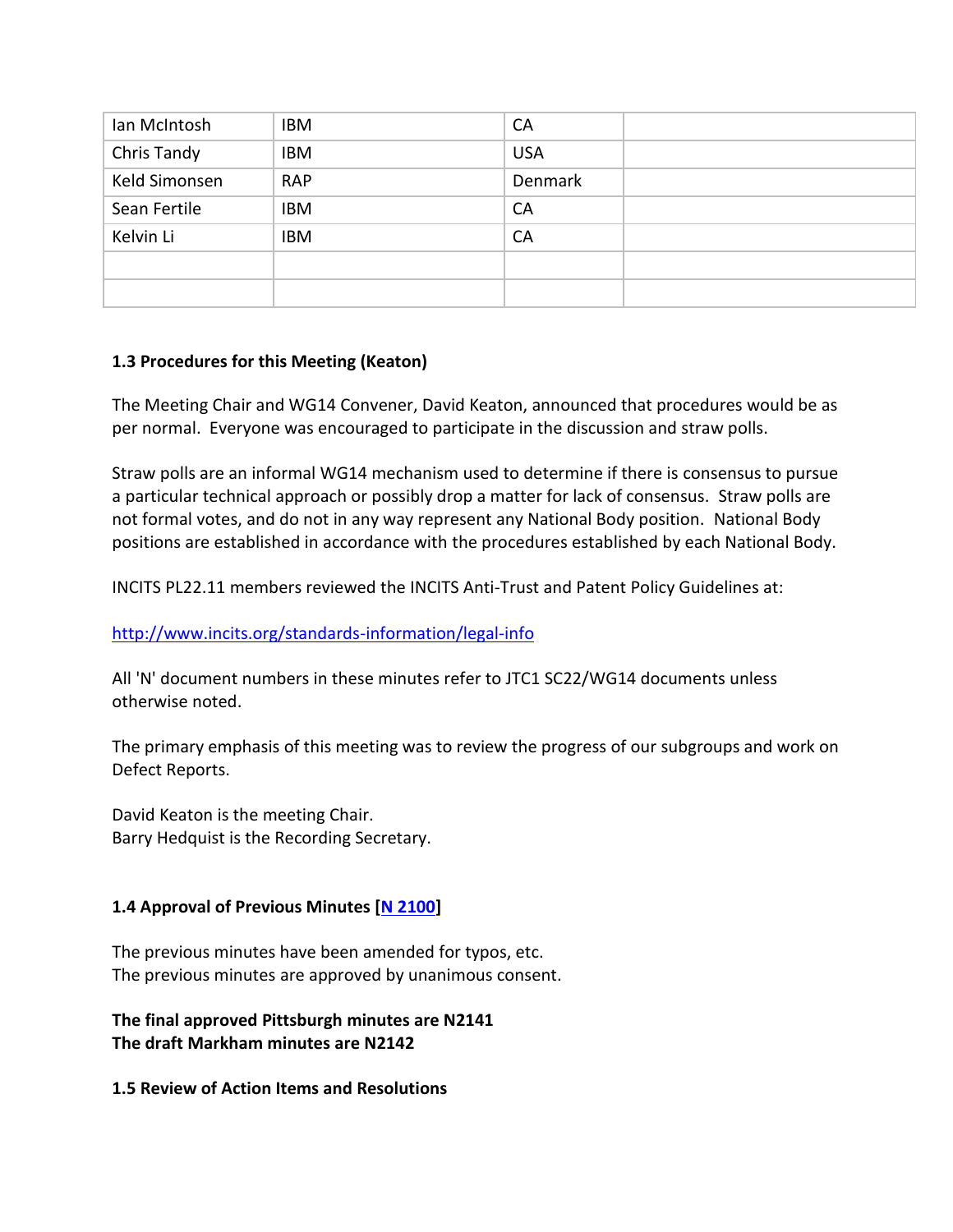ACTION: Blaine to reconcile N2019 and N2026 for DR 469 **OPFN** 

ACTION: Convener to add discussion of 'P' docs to agenda for Markham. Done – N2133

ACTION: Convener to get final published version of C11 Done

ACTION: Convener to add N2043 to SD 3 Done – N2132

ACTION: Convener to add N2017 to SD 3 Done

ACTION: Convener to add N2074 to SD 3 Done

ACTION: Convener to add N2089 to SD 3 Done

ACTION: Convener to add N2090 to SD 3 Done

ACTION: Convener to add N2091 to SD 3. Done

ACTION: Convener to add N2049 to SD 3. Done

ACTION: Convener to Add N2050 to SD 3. Done

ACTION: Convener to add nodiscard attribute to SD3 (N2051, or follow-on papers.) Done

ACTION: Convener to add fallthrough attribute to SD3 (N2052, or follow-on papers.) Done

ACTION: Convener to add maybe\_unused attribute to SD3 (N2053, or follow-on papers.) Done

ACTION: Clark to forward paper for C++ on '\_\_has\_ include\_\_\_' to the reflector.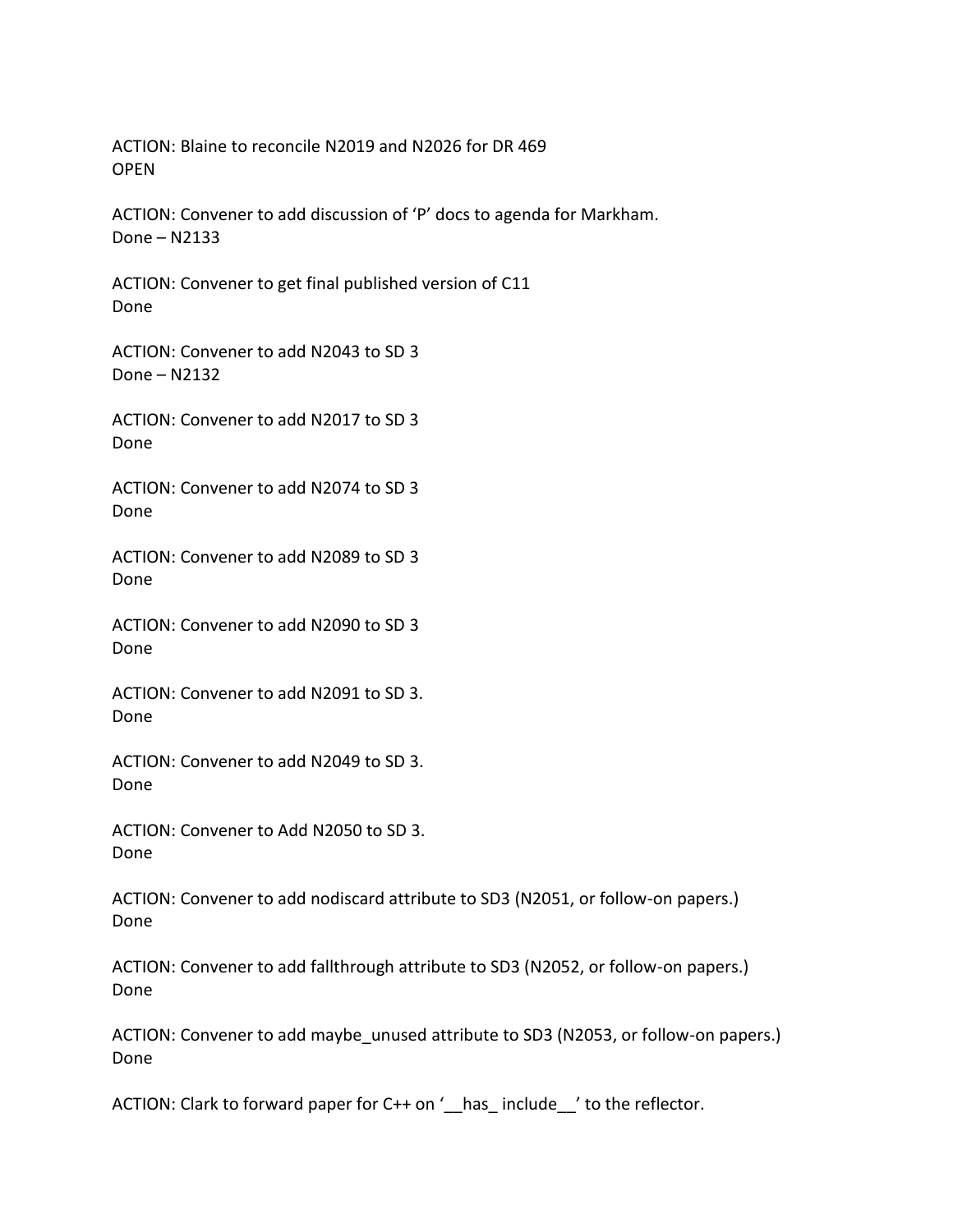Done. N2101

ACTION: Clark to review, and write up input for DR 485 Done. SC22WG14.14484 & 14486

ACTION: Blaine to correct editing error on DR 487 Done

ACTION: DR 493 Blaine to correct statement regarding mtx\_t issues. They are NOT implementation defined, but 'not specified'. Done

ACTION: Clark will add words to DR 494. Done. SC22WG14.14483

ACTION: Blaine to write up additional words for DR 496. Done. Some words added.

ACTION: Clark will draft 'something' on DR 499 and post it to the reflector. Done 14628

ACTION: Rajan to provide an example for DR 501 Closed. Defect Log

ACTION: Rajan will write up a Committee Discussion on DR 497 Closed. Defect Log

ACTION: Robert Secord to write up a schedule for future action with TS 17961. Closed N2139

ACTION: Blaine to write up a compendium report for DRs. Closed N2109, et al.

#### **1.6 Approval of Agenda (N2133)**

#### **N2133**, **Keaton, Preliminary Agenda for WG14 / PL22.11 Meeting April 3-6, 2017**

Revisions to the Revised Agenda are posted and reflected here.

Added Items: 6.20 N2138 with N2131 8.3 N2137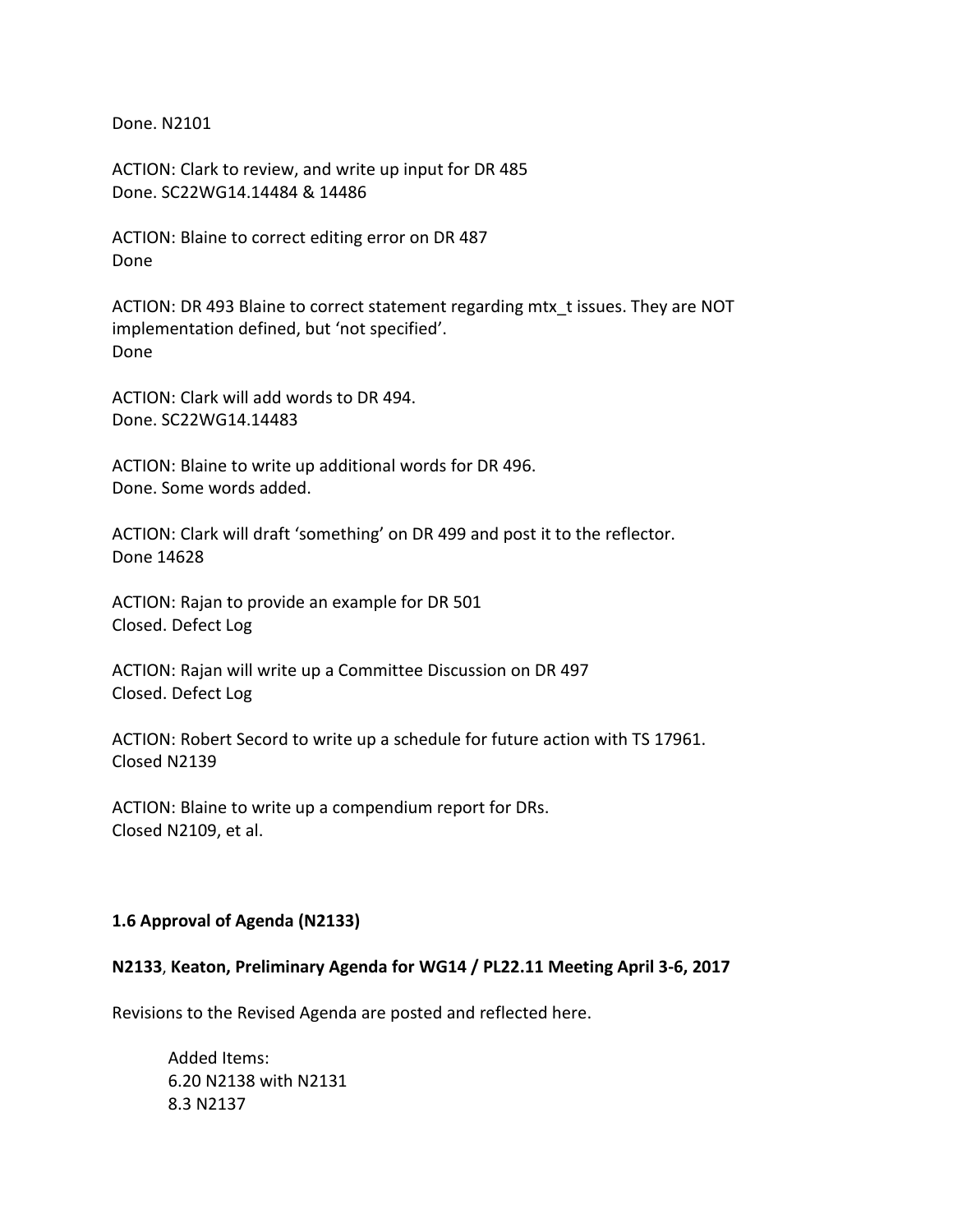#### 8.1.2 N2139

Deleted Items: None

Agenda approved by unanimous consent.

## **1.7 Identify National Bodies Sending Experts**

USA, Canada, Denmark

# **2. Reports on Liaison Activities**

### **2.1 SC 22**

Issues with ITTF making edits to submitted Standards and TS's. In process.

Term limits affect SC22 Chair Rex. David Keaton has volunteered to take over SC 22.

### **2.2 PL22.11/WG 14**

2.2.1 TS 21938-1 (CPLEX) NWIP and PDTS were approved.

2.2.2 WG 14 Standing Document (N2132 - SD 3)

# **2.3 PL22.16/WG 21**

WG 21 is about to start a DIS Ballot on the C++ Standard, ISO/IEC 14882. Numerous TS ballots and development efforts are also underway, and in various stages.

# **2.4 PL22.**

No report.

#### **2.5 WG 23**

Work continues on its TR. What happens to the C Report presented in London is TBD.

### **2.6 MISRA C**

2.6.1 MISRA C Liaison Report (N2143) Banks

Andrew Banks, Chairman, MISRA C Working Group, presented the WG14 Liaison Report. This report points out a number of differences between MISRA C, 2012, and ISO/IEC 17961:2013, C Secure. The MISRA C Working Group plans on supporting the activity to update ISO/IEC 17961.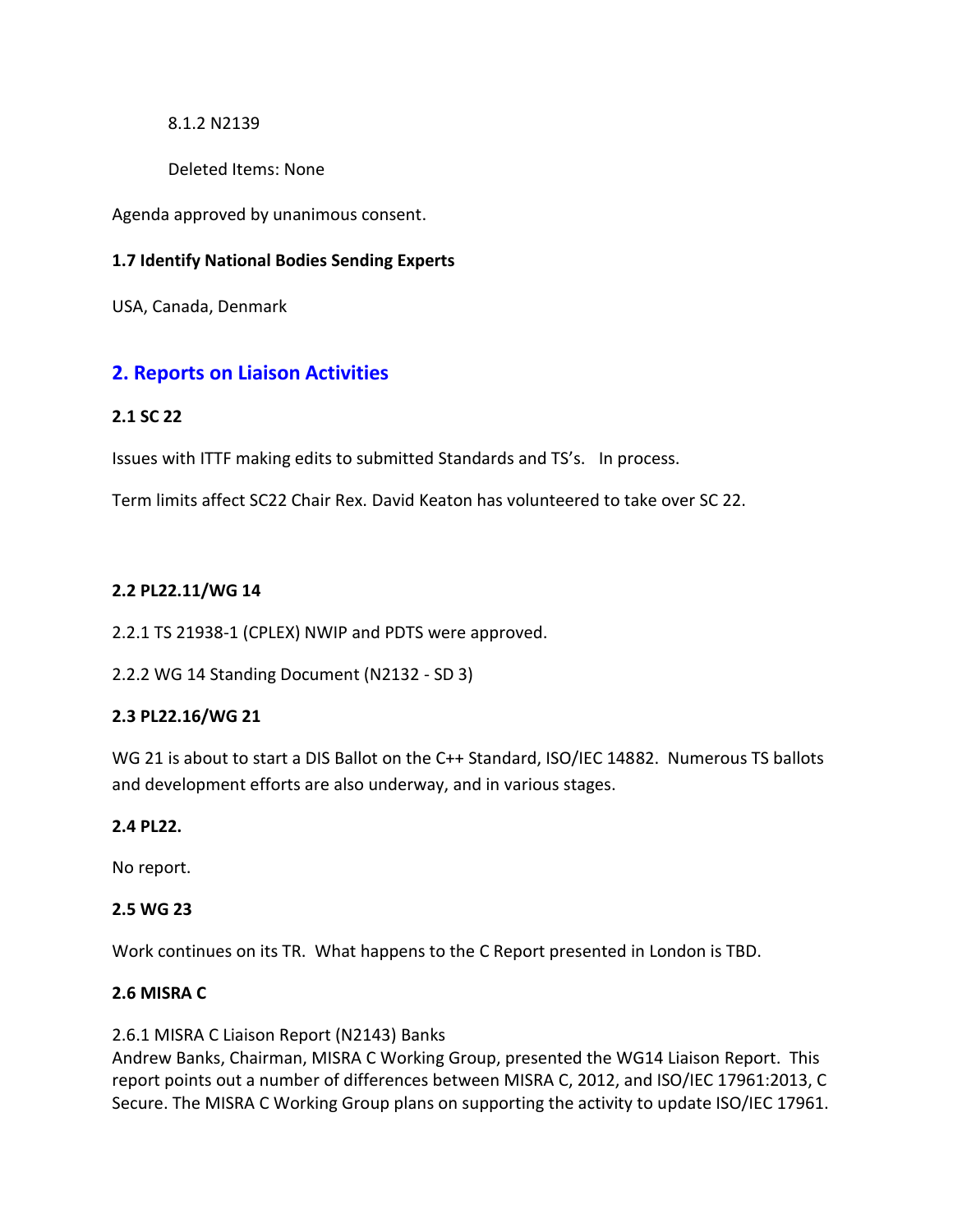There are also two proposals submitted for consideration for the next revision to the C Standard: N2008, Enumerations and N2112, Proposal to Enumerate and Cross-Reference Annex J.

## **2.7 Other Liaison Activities**

None

# **3. Reports from Study Groups**

### **3.1 C Floating Point activity report**

Monthly telecons continue. IEEE 754 working on a new revision. WG14 Floating Point TS's are published.

#### **3.2 CPLEX activity report**

No report.

### **3.3 C Safety and Security Rules Study Group**

Teleconferences ongoing, discussion of MISRA rules. N2139

# **4. Teleconference Meeting Reports**

# **4.1 Report on any teleconference meetings held**

# **5. Future Meetings & Mailings**

# **5.1 Future Meeting Schedule**

Fall 2017 – Albuquerque, NM 30 Oct - 3 Nov (tentative)

WG 21 will meet in Albuquerque Nov 6-11, 2017

ACTION Convener to have venue information in post meeting mailing

• Spring 2018 - Brno, CZ. April  $23 - 26$ , 2018 (tentative).

Possible time frames available this week.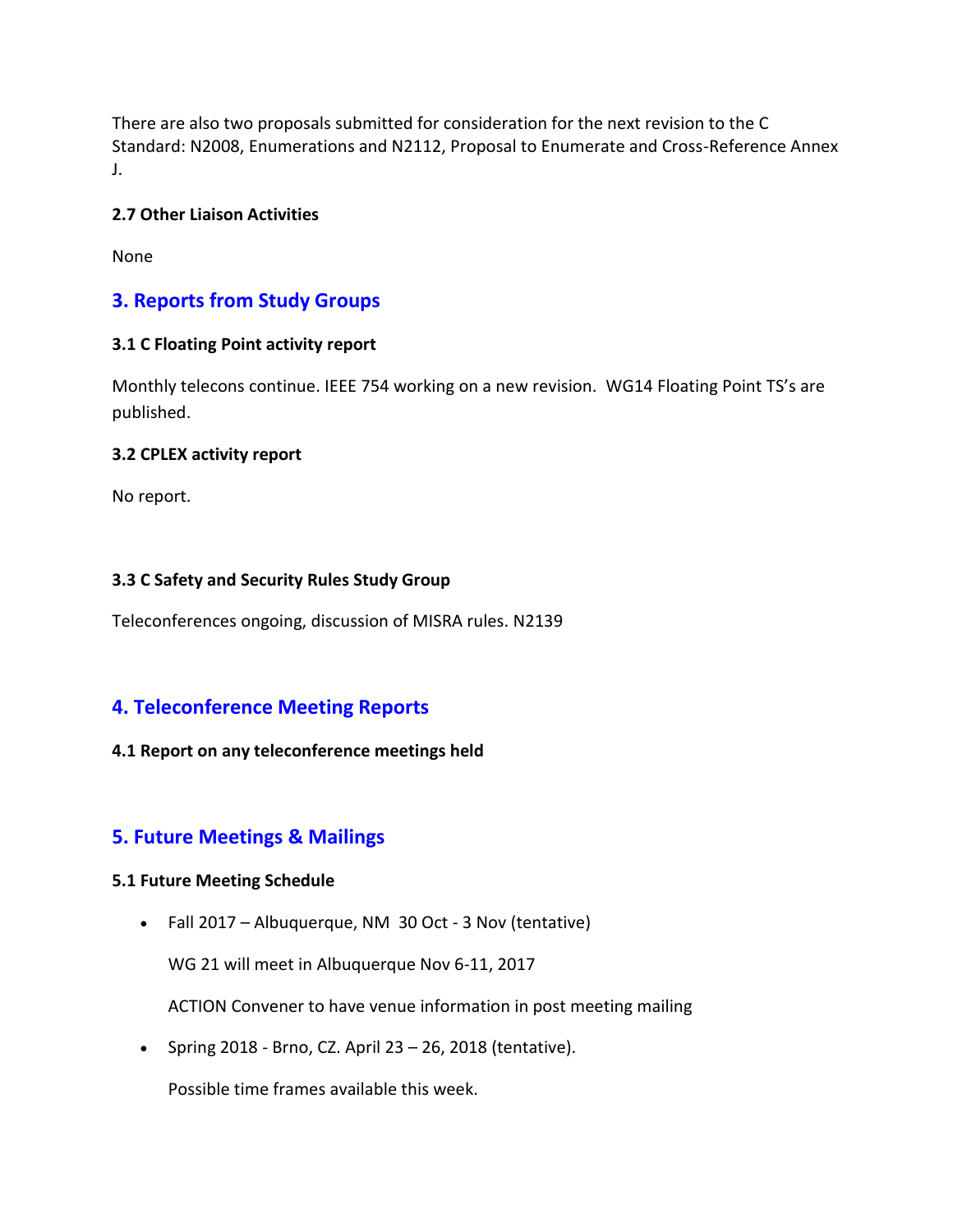- Fall 2018 TBD.
- Spring 2019 Denmark (tentative) ??

#### **5.2 Future Mailings**

- Post Markham: 01-May-2017
- Pre Albuquerque: 02-Oct-2017

# **6. Document Review**

### **6.1 Transitional version of C11 processed from LaTeX [\[N 2130\]](http://www.open-std.org/jtc1/sc22/wg14/www/docs/n2130.pdf)**

N2130 is a LaTeX version of C11. We want to check the LaTeX version with the existing PDF. N1570 is a final draft, so expect differences. Best to use a 'real' copy. David has a version with Sally's name on it, so do not misuse that document if you ask for it. Two people review the same chunk. Pages based on N2130. Send results to:

Larry Jones: [lawrence.jones@siemens.com](mailto:lawrence.jones@siemens.com) Jens Gustedt: [jens.gustedt@inria.fr](mailto:jens.gustedt@inria.fr)

Assignment: Fred & Barry: 1-50 (pdf page 50). to 6.2.5, p 50. John & Clark : 51-100, 6.6 Martin & Tom Scogland: 101-150, Clause 6 end. Hubert & Michael: 151 – 200, Clause 7 – 7.12.6.2 Blaine & Lars: 201 – 250, thru 7.21.6.1 Hugh & Rajan: 251 – 300 thru 7.26.5.5 Aaron & David: thru Clause 7. Tom Plum & Clive: Annex A – F. David & Fred: Annex G – K. Larry & Aaron: Annex L – end (index)

Check that defined terms are also in the Index. Check Section and Clause numbers.

Clive pointed out that a tool, Beyond Compare, may be useful. Clive put an example on the screen. Looks good, but some do not care for this tool. Other tools: wdiff (in cygwin), real Acrobat

ACTION: Jens to publish an improved LaTeX version NLT the post meeting mailing.

Teleconference – editorial group meeting (all of us). Jun 7, 11 am EDT.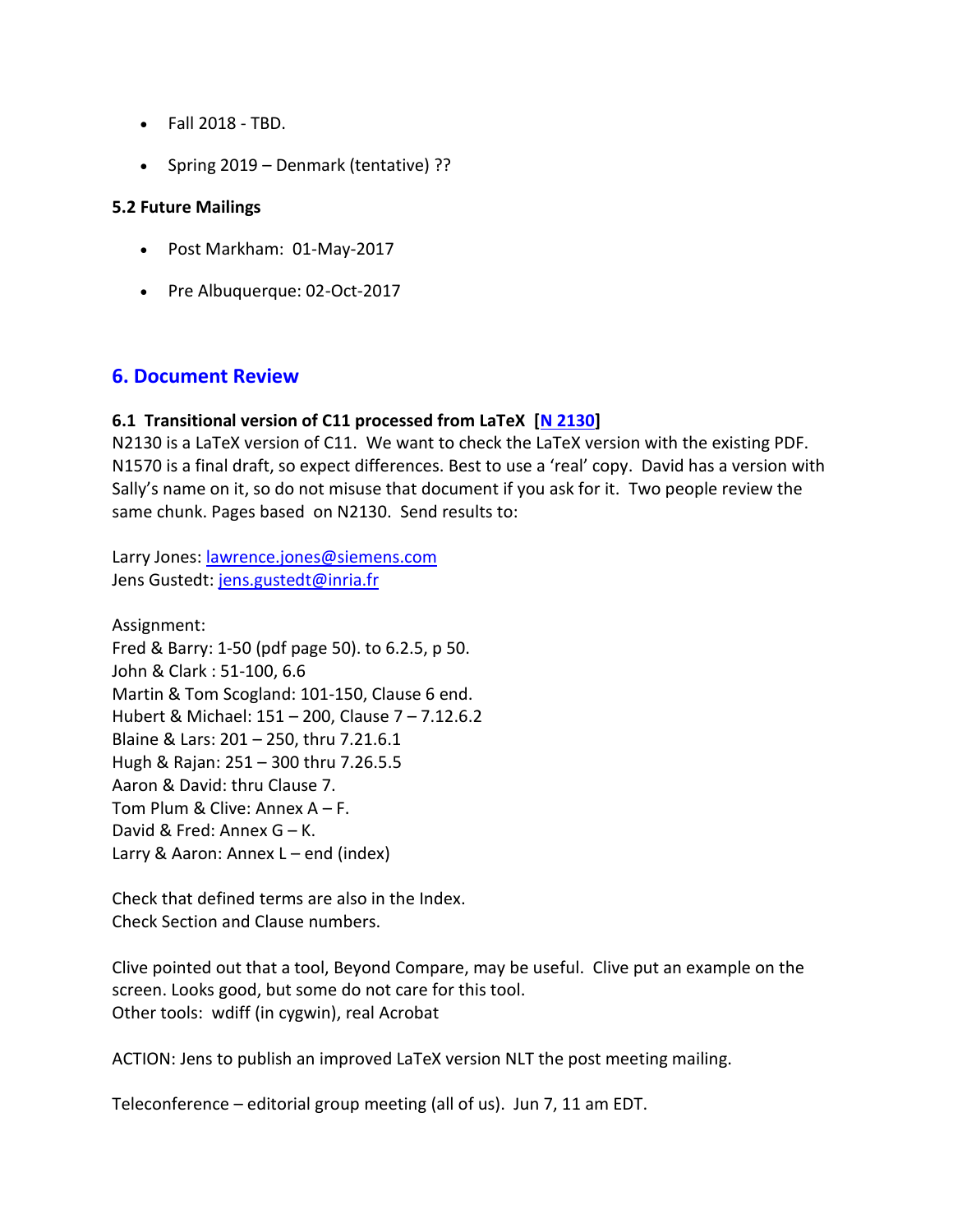Send input to Jens and Larry at least 1 week prior, May 31.

# **6.2 C2X Proposal: Maximum normalized FP numbers [\[N 2092\]](http://www.open-std.org/jtc1/sc22/wg14/www/docs/n2092.htm)**

Add to SD 3 ?

Some believe that motivating examples are needed to motivate us to add this to C2X. ACTION: Rajan volunteered to provide an example of why this would matter (N2029). Use and non-use.

SC22WG14.14643:

```
Here is a possible use/need for the LDBL_NORM_MAX macro while also using 
LDBL_MAX.
#include <math.h>
#include <stdio.h>
int main(void) {
long double values[] = \{ ... \}; // A bunch of finite long double values
 long double results[sizeof(values)];
 for (int i = 0; i < sizeof(value); i++) {
  results[i] = 1.0 / my_floating_point_calculation(values[i]); // Could be anything like
arc sin, etc.
  if ((results[i] > LDBL_NORM_MAX) && (results[i] <= LDBL_MAX)) {
   printf("We may have lost some precision!\n");
   return 1;
  } else if (results[i] > LDBL MAX) {
   printf("We have an overflow!\n") // May be an infinity if supported
   return 1;
  }
 }
 ...
return 0;
}
```
Blaine believes the above example is a good motivating example.

ACTION: Fred to look at all DRs involving normalized (\_NORM\_) for consistency.

# **6.3 Number of Fractional Digits in fprintf %a Output [\[N 2098\]](http://www.open-std.org/jtc1/sc22/wg14/www/docs/n2098.htm)**

This is not really a DR, but could be considered a change to the Standard. It proposes to add a specification for that which is not specified.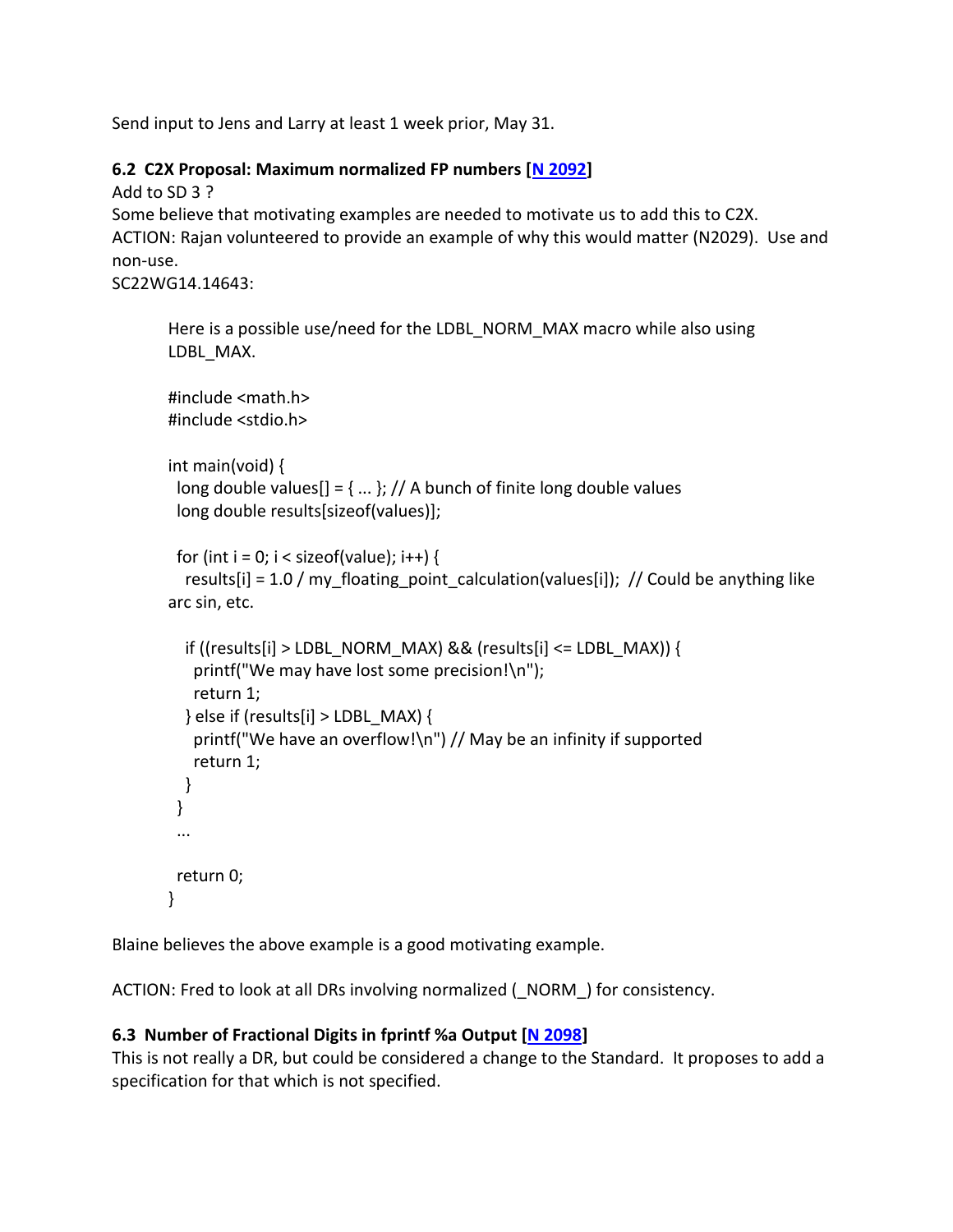ACTION: Convener to add N2098 to SD3. The committee prefers an option similar to #3, or that goes beyond the first two. Straw Polls Who can live with: Option 1: 0 Option 2: 9 Option 3: 15 There is at least one strong objection to #2.

Also, look at the use of the word 'sufficient' in N2098.

# **6.4 \_\_has\_include for C [\[N 2101\]](http://www.open-std.org/jtc1/sc22/wg14/www/docs/n2101.htm)**

Add to SD 3 ? Yes – C2X. Action: Convener to add N2101 to SD 3.

## **6.5 Compatibility of enums, structures, and unions in the same translation unit [\[N 2105\]](http://www.open-std.org/jtc1/sc22/wg14/www/docs/n2105.htm) Add to SD 3 ?**

Is there a benefit to adding this paper to the SD 3? There is no consensus to adopt this change, or understood a benefit for doing so.

#### **6.6 Enumerating and Cross-referencing Annex J [\[N 2112\]](http://www.open-std.org/jtc1/sc22/wg14/www/docs/n2112.htm)**

Larry's thoughts are highly mixed. He does not think this is a good solution. He sees this as editorial, and would like to think about it.

#### **6.7 C2X Proposal: Preprocessor line numbers [\[N 2115\]](http://www.open-std.org/jtc1/sc22/wg14/www/docs/n2115.htm)**

Add to SD 3 ? No. What do we want to do? Also discuss N2129 from Jens, Deprecate LINE Straw Polls: Leave it alone ? 9 - ? - ? PASSES Implementation Defined? - 0 Well Defined ? - 1 Recommended practice ? - 4

N2129: Deprecate \_\_LINE\_\_

Polls Deprecate \_\_LINE\_\_ 2-13-1 (y-n-a) FAILS Have a new version of LINENO Straw Poll: 5-8-3 NO

New version of LINE that is a string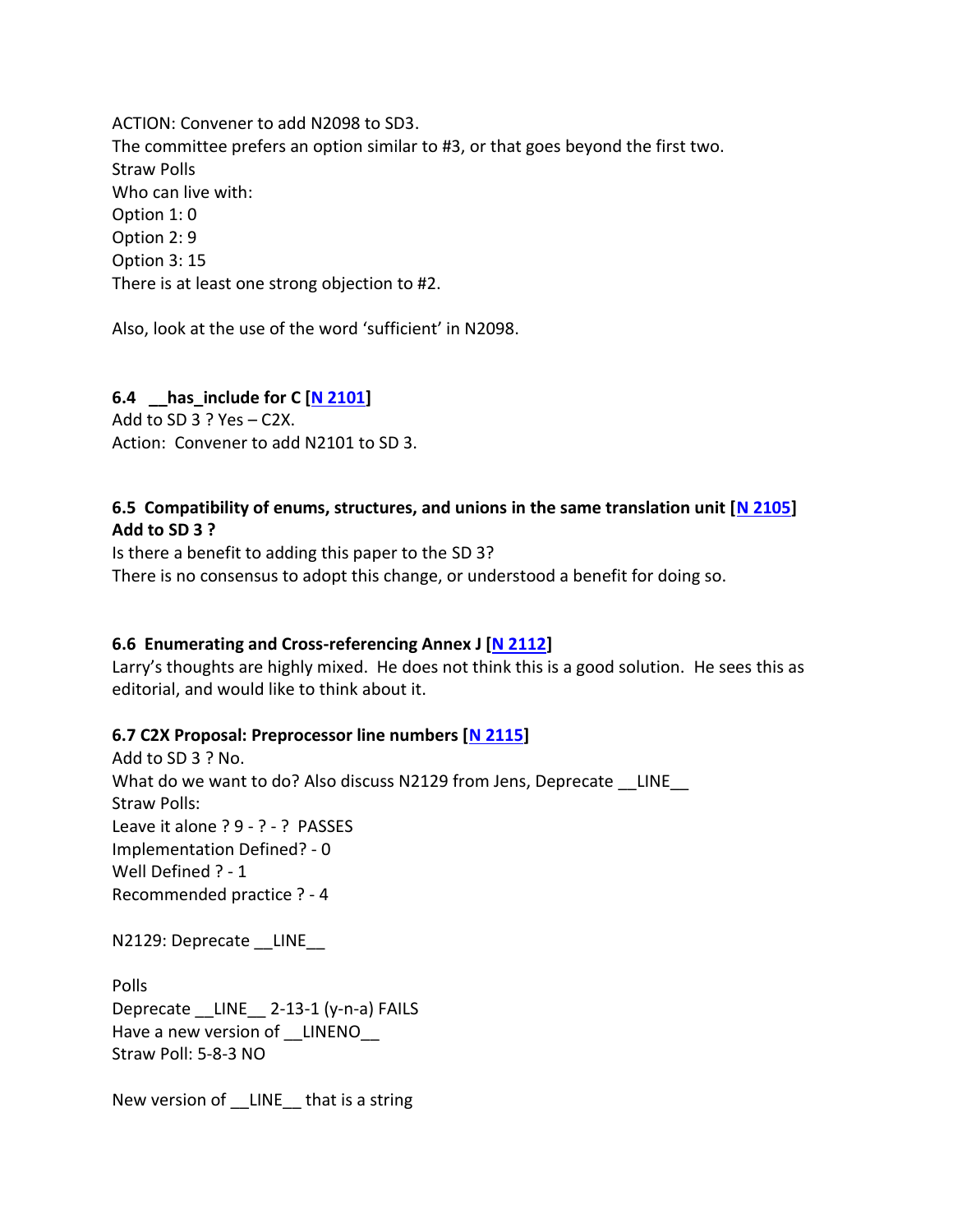Straw Poll: 5-6-6 NO

The first option, leave LINE alone, prevails.

#### **6.8 C2X Proposal: Properties of Complex [\[N 2116\]](http://www.open-std.org/jtc1/sc22/wg14/www/docs/n2116.htm)**

Polls: (y-n-a) Add to SD 3 as is? 2-5-10 - NO Write up an approach with a new Pragma ? 1-7-8 - NO

# **6.9 C2x proposal - TS 18661-3 - interchange and extended types [\[N 2117\]](http://www.open-std.org/jtc1/sc22/wg14/www/docs/n2117.pdf) Add to SD 3 ?**

Rajan presented. Do we want to add Part 3 to the SD 3? We do not seem to be committed, yet. We have committed to add Parts 1 & 2 to C2X. Parts 3, 4, 5 assume Parts 1 & 2 are applied. ACTION: Convener to add TS 18661, Part 3 to the SD 3.

# **6.10 C2x proposal - TS 18661-4a - mathematical functions [\[N 2118\]](http://www.open-std.org/jtc1/sc22/wg14/www/docs/n2118.pdf)**

**Add to SD 3?** Rajan presented. ACTION: Convener to add TS 18661, Part 4, mathematical functions, to the SD 3.

# **6.11 C2x proposal - TS 18661-4b - reduction functions [\[N 2119\]](http://www.open-std.org/jtc1/sc22/wg14/www/docs/n2119.pdf)**

**Add to SD 3?** Rajan presented. There does not seem to be a direct conflict with CPLEX. ACTION: Convener to add TS 18661, Part 4, reduction functions, to the SD 3.

# **6.12 C2x proposal - TS 18661-5a - evaluation format pragmas [\[N 2120\]](http://www.open-std.org/jtc1/sc22/wg14/www/docs/n2120.pdf)**

**Add to SD 3?**

Rajan presented. ACTION: Convener to add TS 18661, Part 5, evaluation format pragmas, to the SD 3.

#### **6.13 C2x proposal - TS 18661-5b - optimization control pragmas [\[N 2121\]](http://www.open-std.org/jtc1/sc22/wg14/www/docs/n2121.pdf) Add to SD 3?**

Rajan presented. ACTION: Convener to add TS 18661, Part 5, optimization control pragmas, to the SD 3.

#### **6.14 C2x proposal - TS 18661-5c - reproducible results [\[N 2122\]](http://www.open-std.org/jtc1/sc22/wg14/www/docs/n2122.pdf) Add to SD 3?**

Rajan presented. ACTION: Convener to add TS 18661, Part 5, reproducible results, to the SD 3.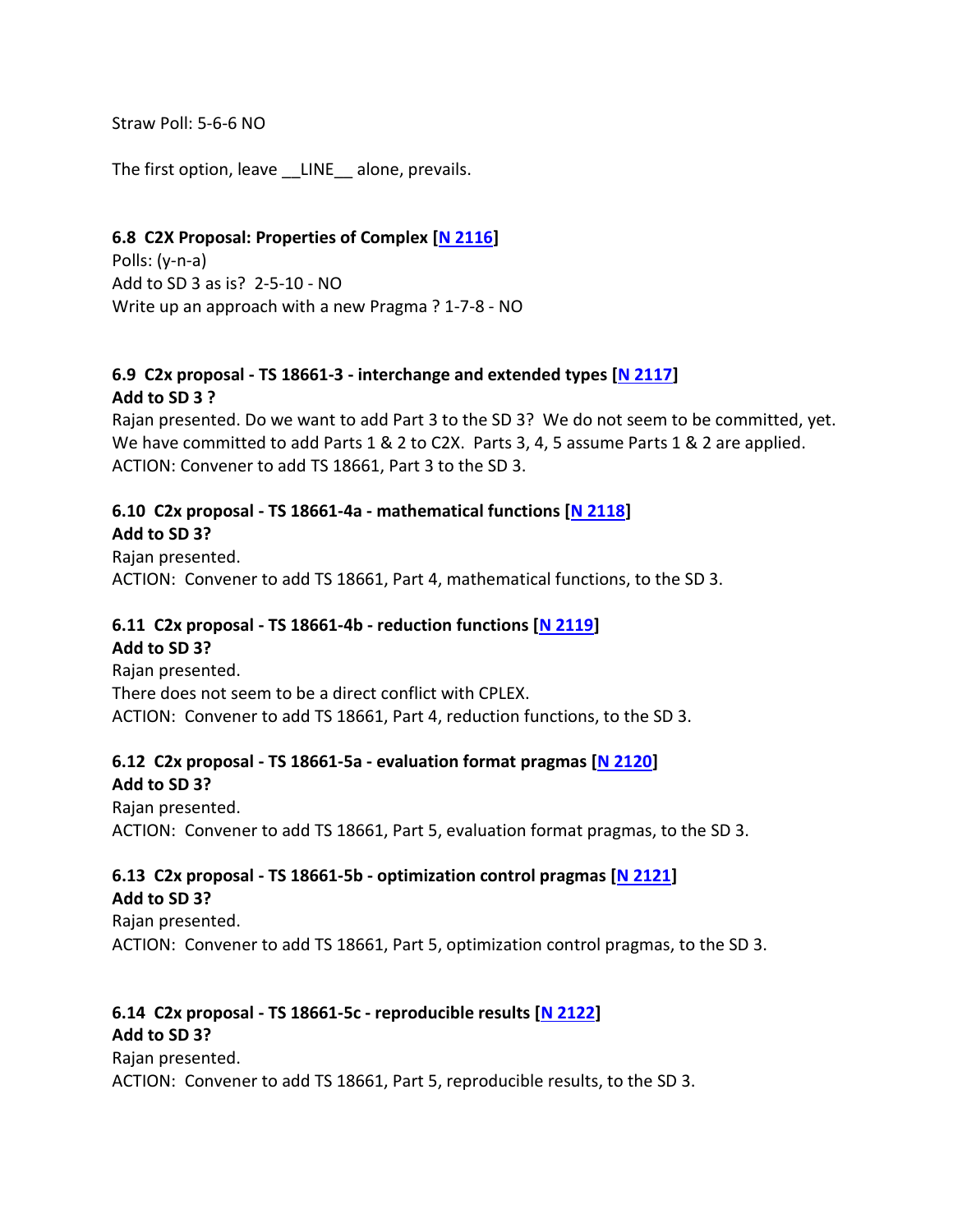**6.15 C2x proposal - TS 18661-5d - alternate exception handling [\[N 2123\]](http://www.open-std.org/jtc1/sc22/wg14/www/docs/n2123.pdf) Add to SD 3? Straw Poll: 6 – 8 – 4 - NO Straw Poll: Do we want something along the lines of: 12 – 2 – 4. YES** Rajan presented. ACTION: Convener to add something along the lines of TS 18661, Part 5, alternate exception handling, to the SD 3.

### **6.16 C2x proposal - rounding direction macro FE\_TONEARESTFROMZERO [\[N 2124\]](http://www.open-std.org/jtc1/sc22/wg14/www/docs/n2124.pdf) Add to SD 3?**

Rajan presented. ACTION: Convener to add TS 18661, Part 5, rounding direction macro, to the SD 3.

**6.17 C2x proposal - Proposed FP DRs for TS 18661 - set #3 [\[N 2125\]](http://www.open-std.org/jtc1/sc22/wg14/www/docs/n2125.pdf)**

DDR 1 – Now DR 12 - OPEN DDR 2 – Now DR 13 - OPEN DDR 3 – Now DR 14 – OPEN

**6.18 C2X Proposal: Default rounding mode [\[N 2128\]](http://www.open-std.org/jtc1/sc22/wg14/www/docs/n2128.htm) Add to SD 3? Straw Poll: 4 – 7 – 7 No.**

**6.19 Deprecate \_\_LINE\_\_ [\[N 2129\]](http://www.open-std.org/jtc1/sc22/wg14/www/docs/n2129.pdf) Add to SD 3 ?** Discussed this paper with 6.7 N2115. See 6.7.

# **6.20 Concerns with CPLEX Working Draft (N 2017) [\[N 2131\]](http://www.open-std.org/jtc1/sc22/wg14/www/docs/n2131.htm) [N2138]**

Concerns from OpenMP community about CPLEX and adoption into the C Standard.

N2131 addresses concerns with CPLEX. Tom Skogland, LLNL, presented. There are several concerns:

- Synchronization Requirements
- Concurrency and Interoperability
- Viral Annotations
- Loop Hints

N2138 contains responses from Clark Nelson to N2131. The presentation was essentially a dialog between Clark and Tom on issues with CPLEX and what Tom was looking for as a user. Clark would like to see some code examples that reflect some of these items, and Tom agreed to put some together.

#### **Thurs:**

Tom presented code examples that cause them problems.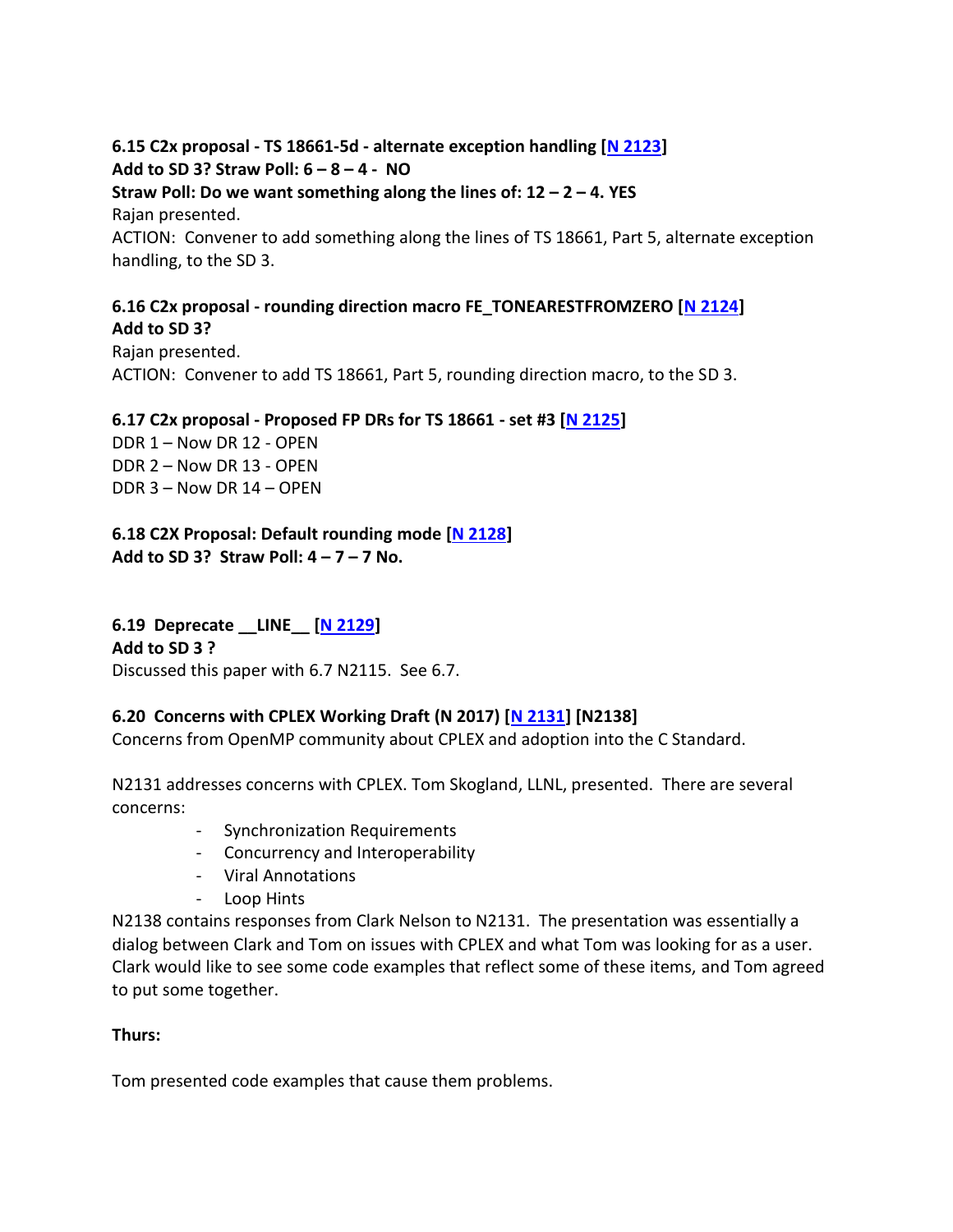What do we want to do with the examples presented. WG14 owns the document. We could give the document back to the Study Group, but Clark is not clear where the Study Group is. Clark can ask the Study Group to fix the problems, and see what happens. Getting OpenMP people to participate could be problematic.

ACTION: Clark to take code examples back to CPLEX, and come back with recommendations on how to proceed.

# **7.0 DEFECT REPORTS**

### **7.1 Discussion on the Defect Report Process**

per normal

### **7.2 IS 9899:2011 Defect Reports [\[N 2109\]](http://www.open-std.org/jtc1/sc22/wg14/www/docs/n2109.htm)**

In addition to normal DR processing, the following items have new material to consider.

### **7.2.1 Replacement Suggested Technical Corrigendum for DR 501 [\[N 2108\]](http://www.open-std.org/jtc1/sc22/wg14/www/docs/n2108.pdf)**

In 7.31, add a subclause:

7.31.x Mathematics Use of the DECIMAL DIG macro is an obsolescent feature. A similar typespecific macro, such as LDBL\_DECIMAL\_DIG can be used instead.

In 5.2.4.2.2, in the bullet defining DECIMAL\_DIG, attach a footnote to the wording: DECIMAL\_DIG

where the footnote is:

\*) See ''future library directions'' (7.31.x).

# **7.2.2 DRs in REVIEW status that are ready to CLOSE (Vers 1.11)**

DR 444 - Moved to CLOSE

DR 460 - Moved to CLOSE

DR 467 – Revert to OPEN Some discussion on whether or not this DR is really needed. Examples? The model needs to be enhanced. ACTION – Fred to write PTC for DR 467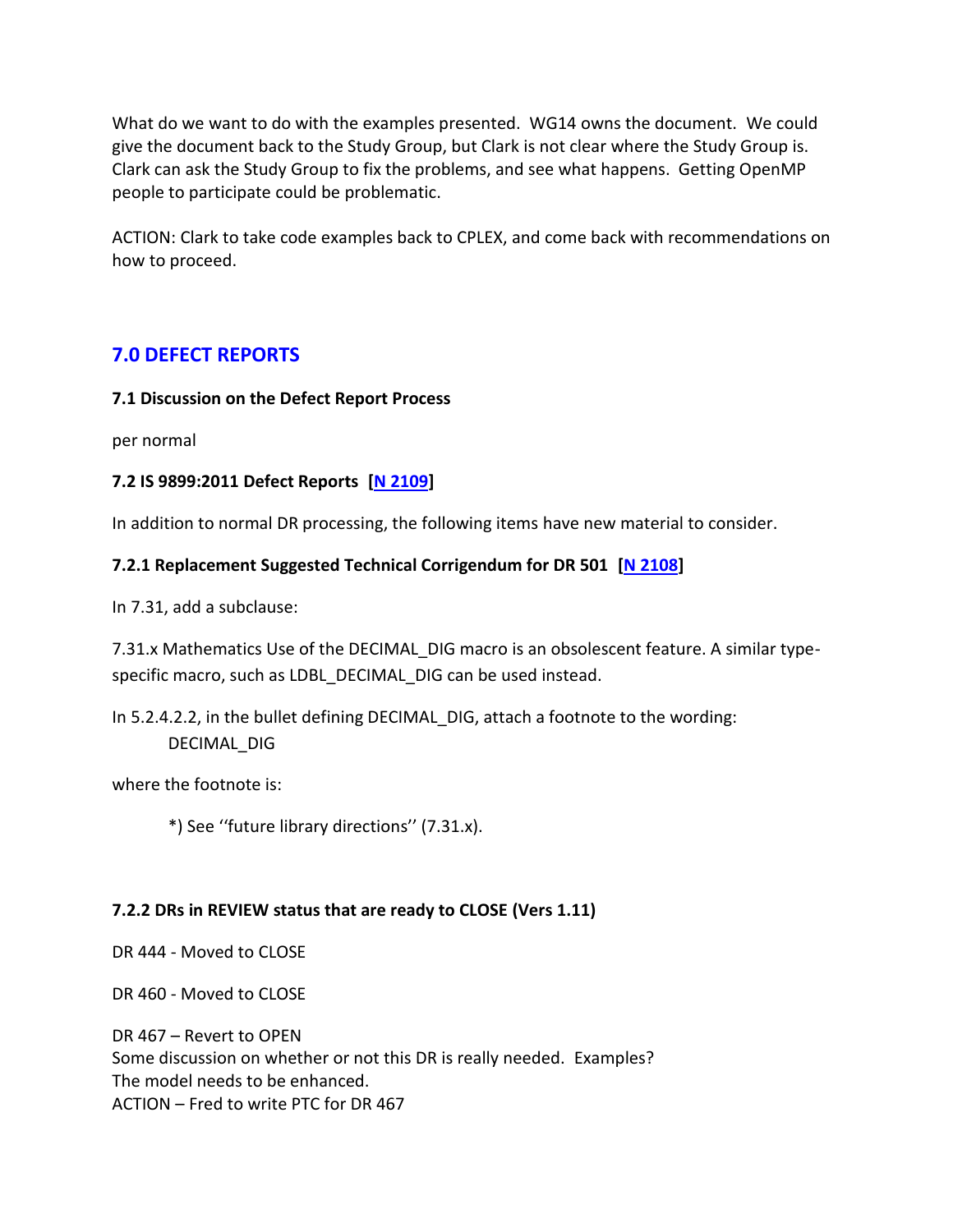#### DONE - SC22WG14.14655:

Add to DR 467 Proposed Technical Corrigendum the following:

Add to the end of 5.2.4.2.2 #1 (after the 5 indented items and before paragraph 2):

For each floating-point type: b, emin, emax, p are fixed constants.

In paragraph 3, change "normalized floating-point numbers" to italics.

And change: normalized floating-point numbers ( $f1 > 0$  if  $x = 0$ ),

#### To:

normalized floating-point numbers (x  $!=$  0, f1 > 0, all possible f[k] digits result in values representable in the type) footnote,

Footnote: Some implementations may have types with numeric values which are not covered by this model.

Leave OPEN Also DR 432 - was CLOSED, revert to OPEN and examine with respect to DR 467.

DR 473 - Moved to CLOSE ACTION: Editor to make the words English.

DR 480 ??? Minutes say REVIEW Status.

DR 481 - Moved to CLOSE

DR 482 - Moved to CLOSE

#### **DR 485 - OPEN ?**

This DR was erroneously listed as REVIEW. See DR 485 under OPEN DRs, 7.2.3.

DR 487 - Moved to CLOSE Editorial - Change "Suggested" to "Proposed" TC.

DR 489 - Moved to CLOSE

DR 490 - Moved to CLOSE

DR 491 - Moved to CLOSE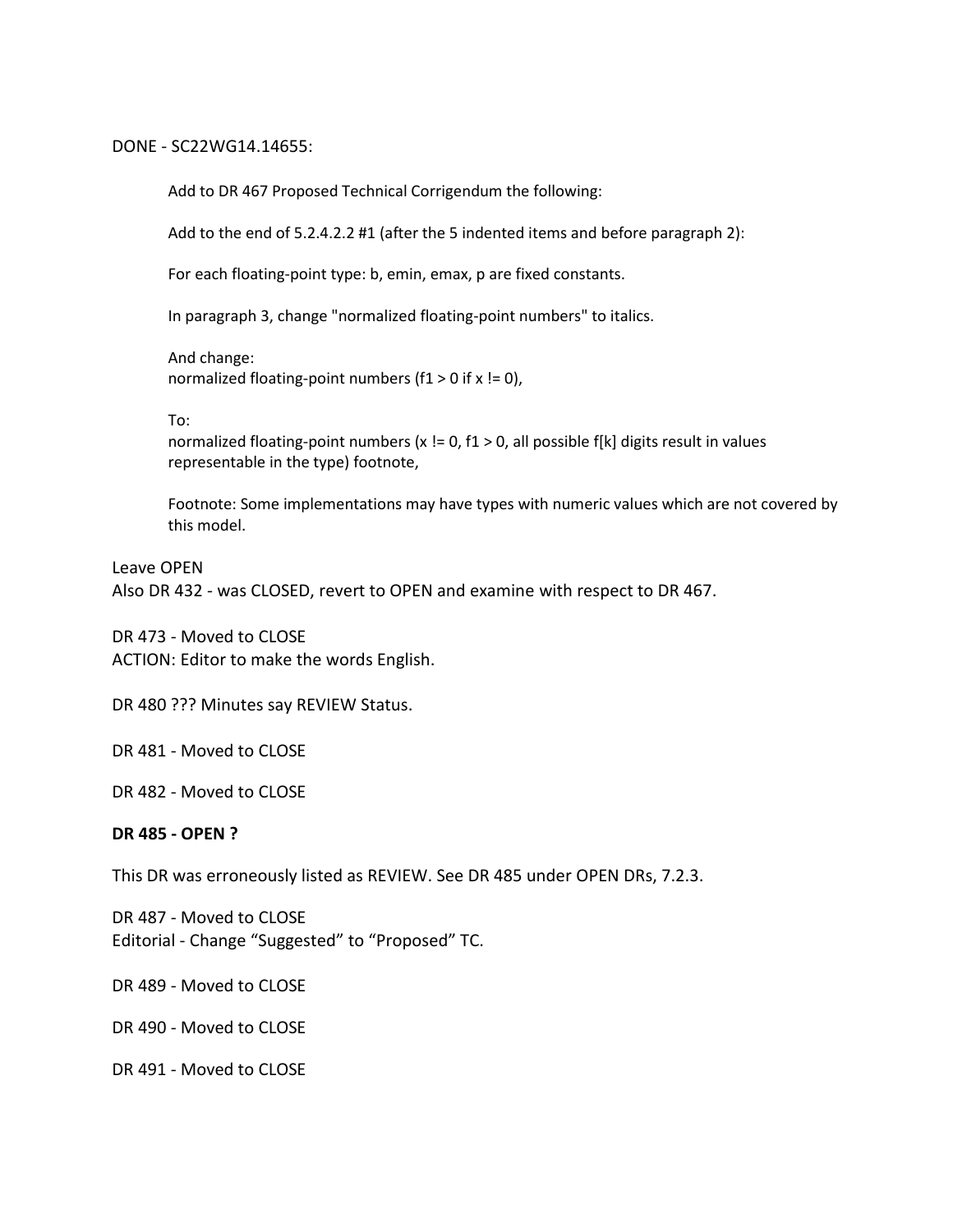DR 492 - Moved to CLOSE

#### **7.2.3 Prior DRs in OPEN Status**

These existing DRs are in OPEN status:

DR 476 - volatile semantics for lvalues [**[N1956](http://www.open-std.org/jtc1/sc22/wg14/www/docs/n1956.htm)**] This DR was last discussed in April 2016. We skipped it in Pittsburgh C++ has found similar problems, and is correcting them. Move Suggested TC to Proposed TC, clean up editorial items. Drop the "suggestion" words. Leave OPEN

DR 480 - cnd wait and cnd timewait should allow spurious wake-ups [\[N1964\]](http://www.open-std.org/jtc1/sc22/wg14/www/docs/n1964.htm) Moved to REVIEW

DR 485 – Reverted to OPEN from list above (7.2.2).

What does the macro do, if anything. Martin's position is that it really does nothing. Remove the need for the macro. Make a PCR saying the changes needed are outside the scope of this DR.

Deprecate the use of the macro for C17? Also add it to "Deprecated Features" for C17. In the interim, the macro is not needed?

ACTION: RE: DR 485. Martin to write a paper to get rid of the macro, put it into "Future Directions" for C17, do it for C2X.

Martin' s words for DR 485: (SC22WG14.14645)

During today's discussion of DR 485 I volunteered to write up proposed words to include in the upcoming 2017 C TC/update to reflect WG14's position on the future direction in this area.

The suggested changes do two things. Change (1) acknowledges that the macro can only be used to initialize scalars, updates Future Library directions with the expected removal of the ATOMIC VAR INIT macro, and adds a footnote to 7.17.2.1 pointing to the Future Library Directions section. Going a step further, (2) is the minimum change necessary to make direct initialization of atomic objects work.

Change 1.

In 7.17.2.1 The ATOMIC\_VAR\_INIT macro, change paragraph 2 as follows: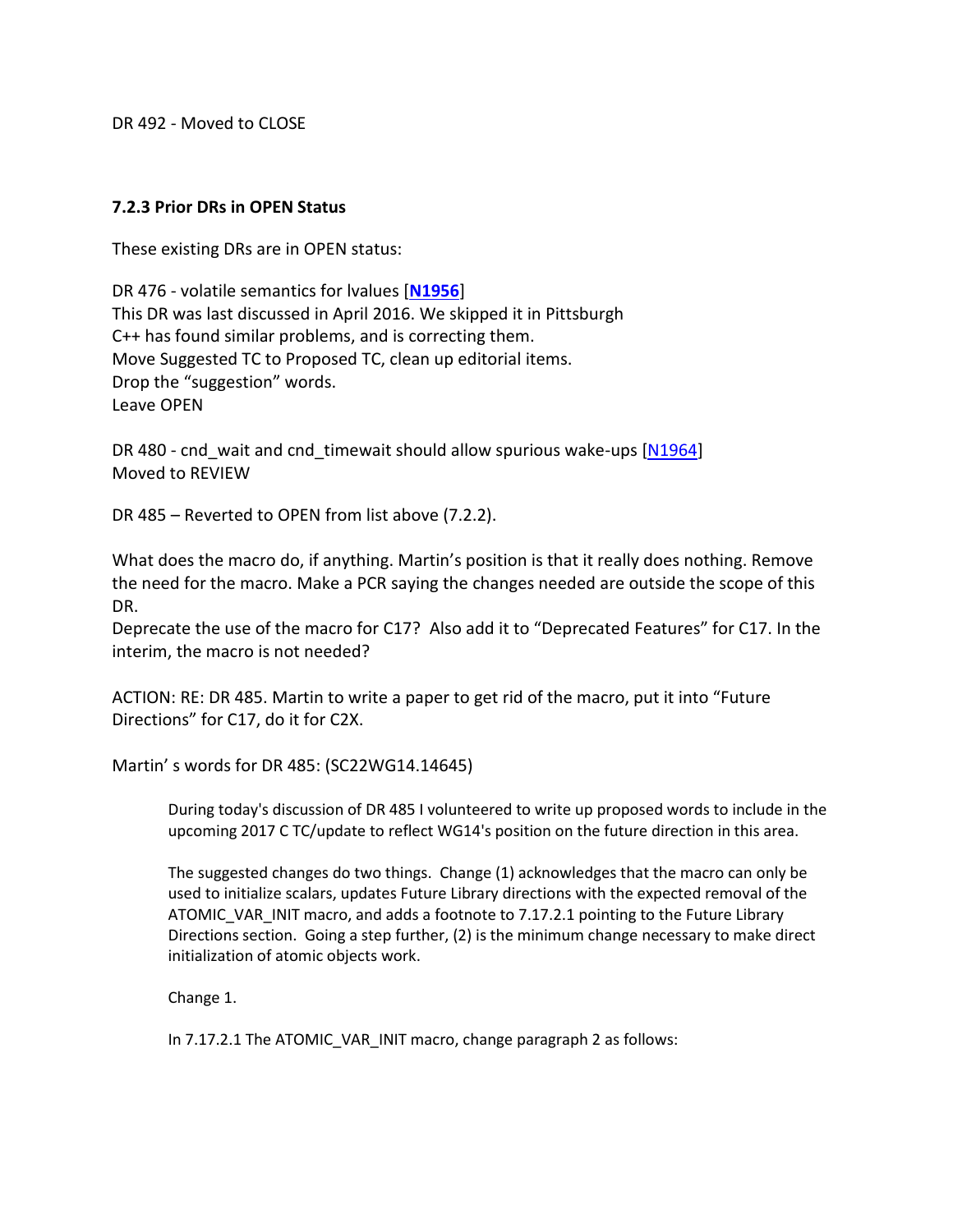The ATOMIC\_VAR\_INIT macro expands to a token sequence suitable for initializing an atomic object of a <ins>scalar</ins> type that is initialization-compatible with value.<ins> new footnote</ins>

<ins>new footnote) An atomic object of any type can be initialized the same way as an object of the corresponding non-atomic type. See future library directions.</ins>

Add a new paragraph to 7.31.8 Atomics <stdatomic.h>:

The macro ATOMIC\_VAR\_INIT() cannot be used to explicitly initialize objects of user-defined types. Since the macro is not necessary to initialize objects of any atomic types it will be removed in a future revision of the standard.

#### Change 2.

In 7.17.2.1 The ATOMIC\_VAR\_INIT macro, further modify paragraph 2 as follows:

An atomic object with automatic storage duration that is not explicitly initialized <del>using ATOMIC\_VAR\_INIT</del> is initially in an indeterminate state;

#### Hubert Tong's response (SC22WG14.14647)

I have a question. My cursory search in C11 and in the Defect Reports document (N2109) did not reveal normative text which indicates how "indeterminate state" differs meaningfully from "indeterminate value". My wild guess on the "indeterminate state" as opposed to a "valid state" is that atomic objects have a state beyond the "value". An indeterminate value may be erased by assignment, but assignment to an atomic object with indeterminate state is meant to be undefined behavior.

I am wondering if there is text which covers this that I missed. It would help inform me on how the sentence in "Change 2" is to be read (both now and after the change).

#### Doug Gwyn response (SC22WG14.14648)

Assignment (writing) to an object that is initially indeterminate in some way is supposed to determine its state/value, and must not be classified as causing undefined behavior. (Reading the content of an indeterminate object can and probably should cause undefined behavior.) Without a macro to initialize a non-auto atomic object, presumably it is default-initialized to 0/null\_ptr and the implementation needs to figure out how to set up any corresponding state.

#### Hubert Tong response (SC22WG14.14650)

If writing to an atomic object with an indeterminate state does not cause undefined behavior (and indeed causes the state to be "valid"), then I would like to understand why the wording uses "state" instead of "value". I am not convinced that the difference was unintentional. For an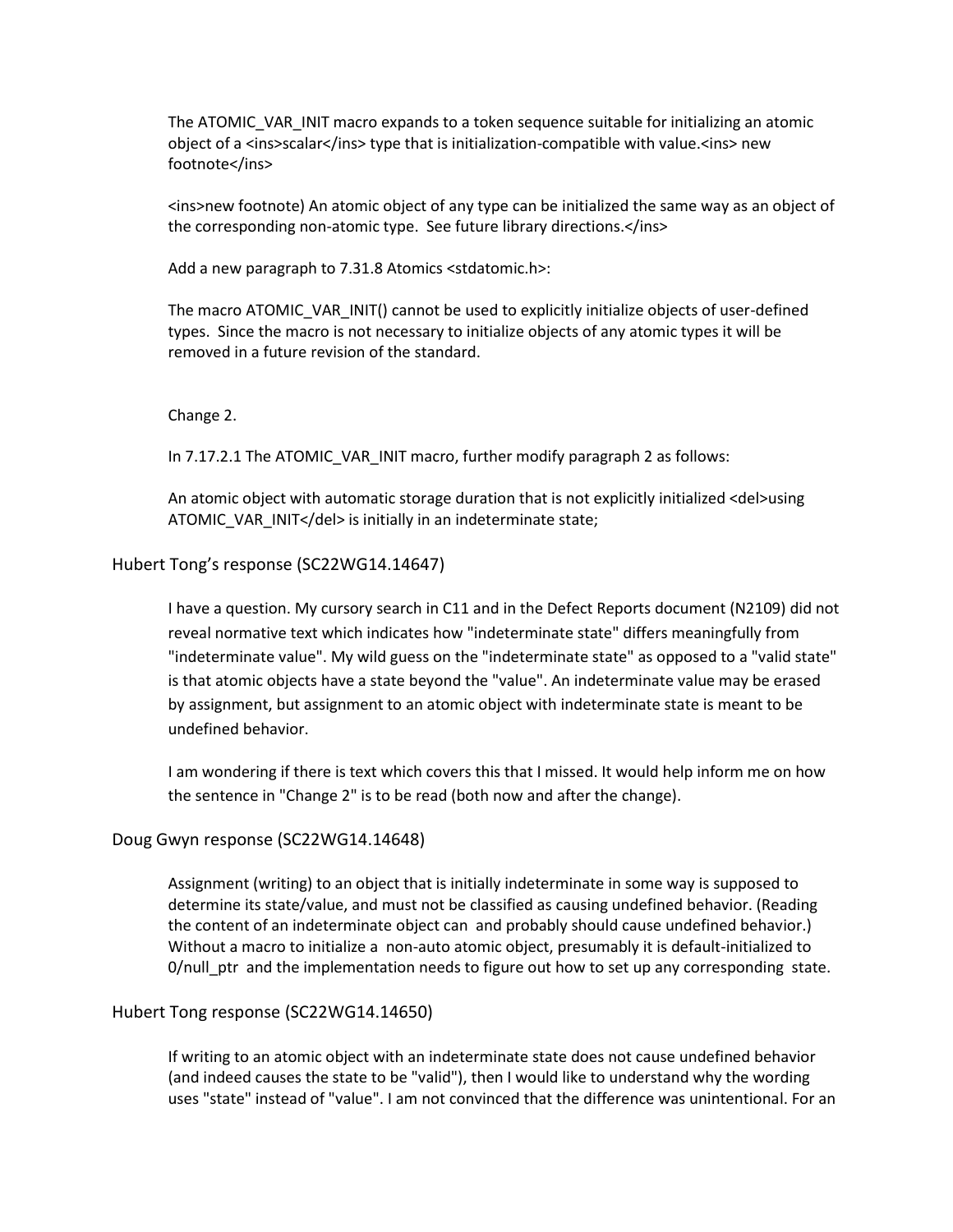in-object lock implementation, the natural interpretation of the indeterminate state is that the lock is uninitialized in such a way that the implementation is not expected to recover.

I would prefer not to use the same vague words ("indeterminate state") in such a way that the intended interpretation changes between versions of the Standard by means of "reverse engineering from the apparent intent of the committee". Which is to say that, if we leave "indeterminate state" in the text, then we ought to define how an object with such a state behaves in relation to the rest of the language.

What do we want to do with DR 485? C17 ? C2X ? Straw Poll: Do we want any change along these lines for C17: 11-2-5. Yes

Do we want Change 2 from SC22WG14.14645 for C17: 10-1-5 – Yes Change 2 from SC22WG14.14645 goes into C17.

DR 488 - c16rtomb() on wide characters encoded as multiple char16 t Move the changes in the Committee Discussion to a PTC. Leave OPEN

DR 493 - Mutex initialization underspecified [ [N2025\]](http://www.open-std.org/jtc1/sc22/wg14/www/docs/n2025.) PCR Exists. Moved to REVIEW.

DR 494 - Part 1: Alignment specifier expression evaluation Move the wording changes in the Committee Discussion to PTC. Leave OPEN

DR 495 - Part 2: Atomic specifier expression evaluation [\[N2027\]](http://www.open-std.org/jtc1/sc22/wg14/www/docs/n2027.) No one is signed up to do the work needed. Leave OPEN

DR 496 - offsetof questions [\[N2031\]](http://www.open-std.org/jtc1/sc22/wg14/www/docs/n2031.)

Joseph wrote a paper on this for C99, but never submitted it. However, we do not have a Suggested TC, so there is not much we can do. The term 'subobject' is used in the C Standard, but is not defined.

ACTION: Clark to write a draft of a Proposed Technical Corrigenda DR 496. Leave OPEN

DR 497 - "white-space character" defined in two places [\[N2032\]](http://www.open-std.org/jtc1/sc22/wg14/www/docs/n2032.) *Suggested TC exists with four options. Preferred 2 and 4, rejected 1 and 3.* What does Larry want to do? Blaine prefers 4. Clark: Who is confused by this? There does not seem to be a real problem here, i.e. everyone understands what is intended. ACTION: Fred to write a STC for DR 497.

Fred has submitted SC22WG14.14657. There were some editorial level changes to that paper.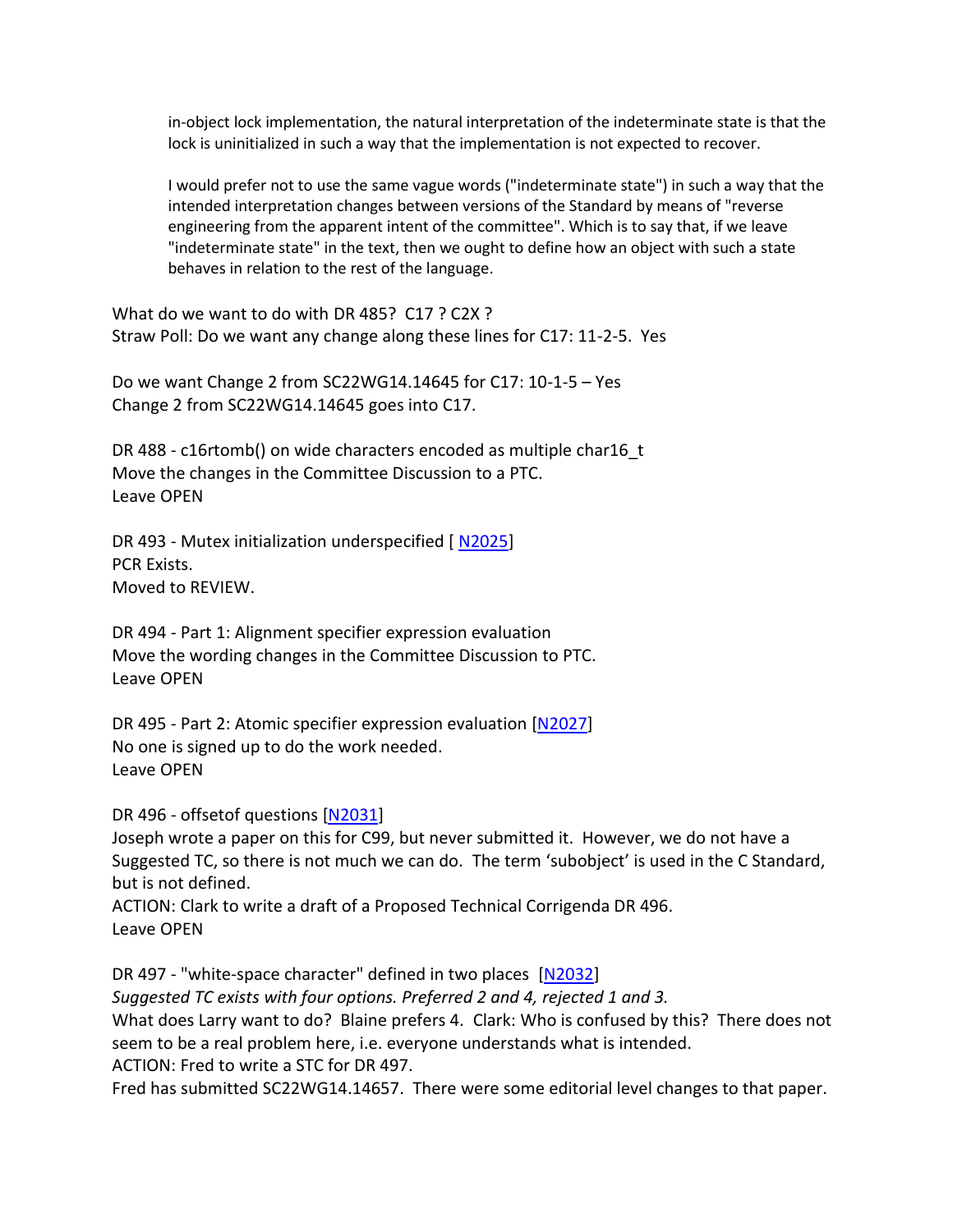Take portions of SC22WG14.14657 and fold into a PTC. Some are out of scope. Leave OPEN.

DR 498 - mblen, mbtowc, and wctomb thread-safety *Suggested TC exists under CD.* Adopt Committee Discussion as Proposed TC ? Change section to subclause. Leave OPEN

DR 499 - Anonymous structure in union behavior [\[N2038\]](http://www.open-std.org/jtc1/sc22/wg14/www/docs/n2038) Clark has provided some new words. SC22WG14.14628. Leave OPEN

DR 500 - Ambiguous specification for **FLT\_EVAL\_METHOD.** [\[N2077\]](http://www.open-std.org/jtc1/sc22/wg14/www/docs/n2077.html) Proposed TC exists. Moved to REVIEW

DR 501 - Can **DECIMAL\_DIG** be larger than necessary? [\[N2077\]](http://www.open-std.org/jtc1/sc22/wg14/www/docs/n2077.html) [\[2108\]](http://www.open-std.org/JTC1/SC22/WG14/www/docs/n2108.pdf) Proposed CR and Proposed TC exist, but See 7.2.1 for a replacement Suggested TC. DECIMAL\_DIG does not work. Straw Poll: Obsolete DECIMAL\_DIG 6-0-7. Adopt Suggested TC as Proposed TC Move to OPEN

DR 502 - Flexible array member in an anonymous struct [\[N2080\]](http://www.open-std.org/jtc1/sc22/wg14/www/docs/n2080.htm) *The committee agrees that defining a flexible array as the sole member of an anonymous struct is permitted as long as the flexible array is not the sole member of the enclosing object. This issue might also be resolved via [DR 499](http://www.open-std.org/jtc1/sc22/wg14/www/docs/summary.htm#dr_499)*

Rajan points out that DR 502 differs enough from DR 499 they should be treated separately. Clark disagrees with the Committee Discussion from Oct 2016. There is an invalid struct within the struct. ACTION: Blaine to draft a PCR for DR 502 Leave OPEN

DR 503 - Hexadecimal floating-point and strtod [\[N2082\]](http://www.open-std.org/jtc1/sc22/wg14/www/docs/n2082.htm) *Proposed CR exists.* Moved to REVIEW.

#### **7.2.4 New DRs - OPEN Status**

**NONE** 

**7.2.5 DRs with FUTURE Status**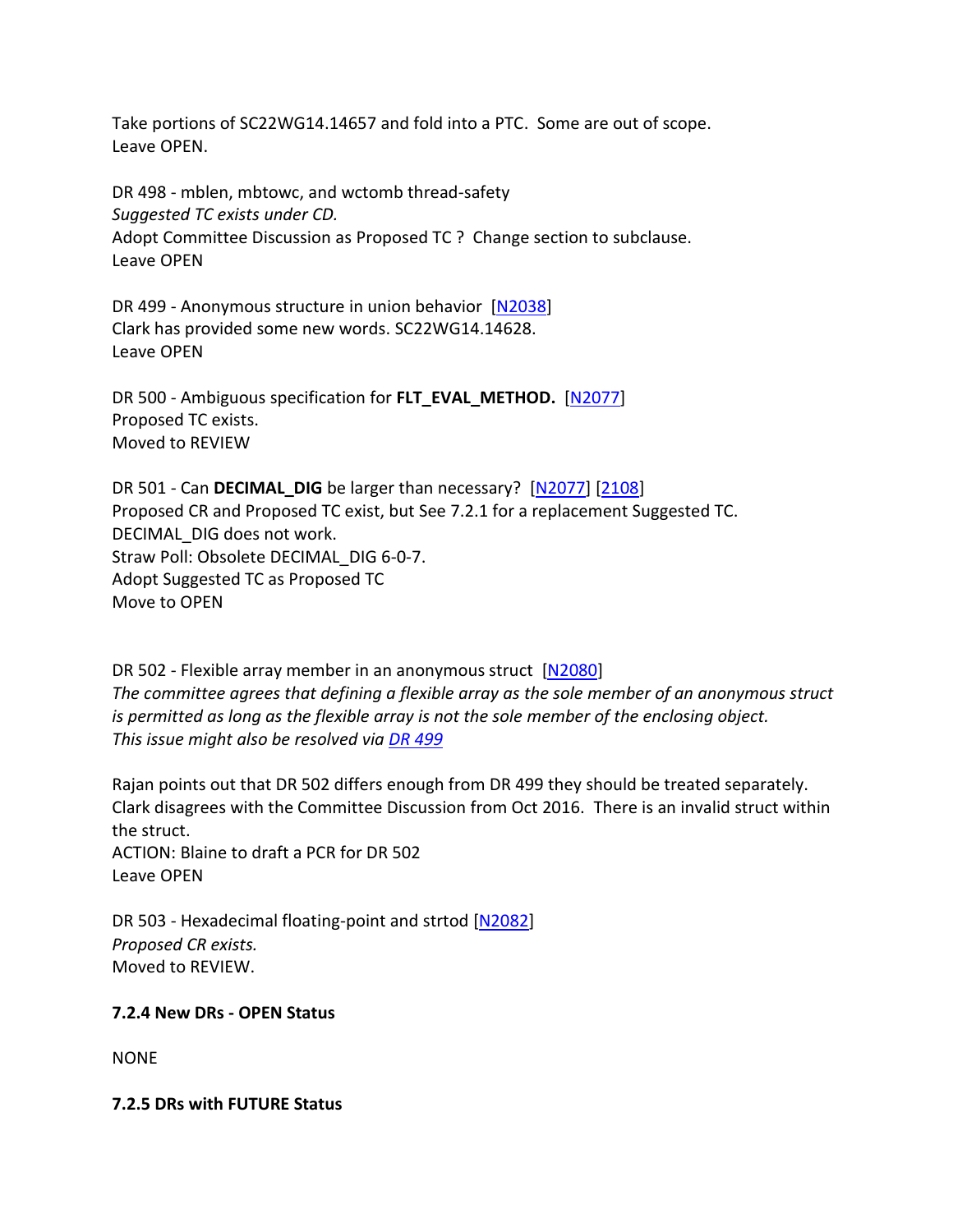The following DRs have a status of FUTURE. Should they be added to SD 3? Should there be a Proposed Committee Response ?

DR 469 - lock ownership vs. thread termination

DR 479 - unclear specification of  $mtx$  trylock on non-recursive muteness

DR 485 - Inconsistent specification for arithmetic on atomic objects We have done DR 485. See OPEN DRs, 7.2.2.

### **7.3 TS 17961:2013+Cor 1:2016 Defect Reports [N [2110\]](http://www.open-std.org/jtc1/sc22/wg14/www/docs/n2110.htm)**

#### **7.3.1 TS 17961 DRs in REVIEW Status ready to CLOSE**

DR 2 - Moved to CLOSE

#### **7.3.2 Prior TS 17961 DRs in OPEN Status**

None

**7.3.3 New TS 17961 DRs in OPEN Status**  DR 2 Moved to CLOSE **7.4 TS 18661 Defect Reports [\[N 2111\]](http://www.open-std.org/jtc1/sc22/wg14/www/docs/n2111.htm)** In addition to normal DR processing, the following items have new material to consider.

# **7.4.1 Simpler TC for TS 18661 DR9 [\[N 2127\]](http://www.open-std.org/jtc1/sc22/wg14/www/docs/n2127.pdf)**

See 7.4.4, DR 9

# **7.4.2 Example of the effect of the change for CFP DR11 [\[N 2126\]](http://www.open-std.org/jtc1/sc22/wg14/www/docs/n2126.htm)**

See 7.4.4, DR 11

#### **7.4.3 TS 18661 DRs in REVIEW Status ready to CLOSE**

- DR 1 Moved to CLOSE
- DR 2 Moved to CLOSE
- DR 3 Moved to CLOSE
- DR 4 Moved to CLOSE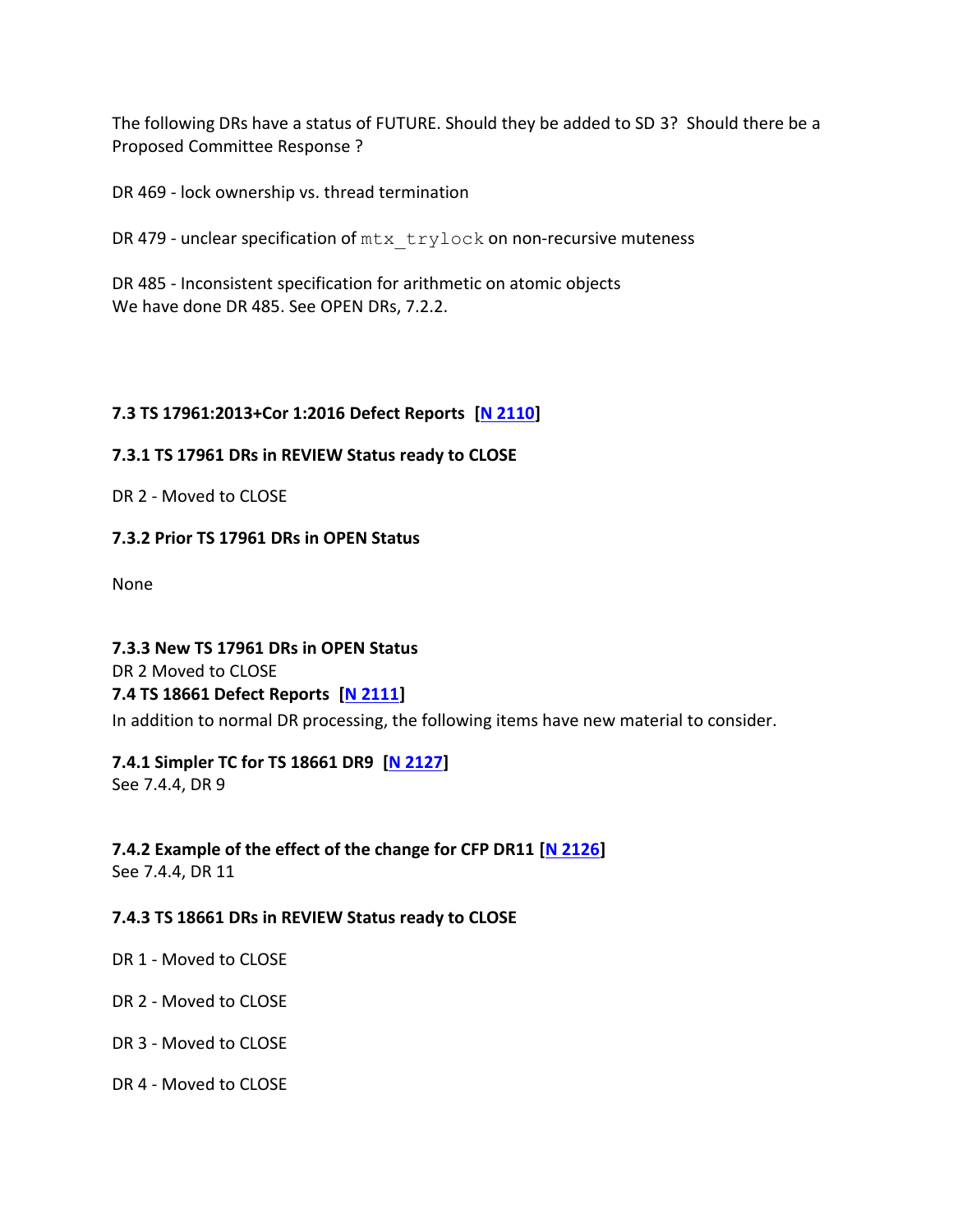#### **7.4.4 Prior TS 18661 DRs in OPEN Status**

DR 5 - Part 1: Is return of same type convertFormat or copy? [\[N2077\]](http://www.open-std.org/jtc1/sc22/wg14/www/docs/n2077.pdf) *Proposed TC exists.* DR 5 Moved to REVIEW

DR 6 - Part 1: **fetestexceptflag** and exceptions passed to **fegetexceptflag** [\[N2077\]](http://www.open-std.org/jtc1/sc22/wg14/www/docs/n2077.pdf) *Proposed TC exists.* DR 6 Moved to REVIEW

DR 7 - Part 1: Editorial changes [\[N2077\]](http://www.open-std.org/jtc1/sc22/wg14/www/docs/n2077.pdf) *Proposed TC exists.* DR 7 Moved to REVIEW

DR 8 - Part 2: Editorial clarification about number digits in the coefficient [\[N2077\]](http://www.open-std.org/jtc1/sc22/wg14/www/docs/n2077.pdf) *Proposed TC exists.* DR 8 Moved to REVIEW

DR 9 - Part 3: Missing specification for usual arithmetic conversions, tgmath [\[N2077\]](http://www.open-std.org/jtc1/sc22/wg14/www/docs/n2077.pdf) *Proposed TC exists. See 7.4.1 for Simpler TC.* [\[N 2127\]](http://www.open-std.org/jtc1/sc22/wg14/www/docs/n2127.pdf) N 2127 is a Suggested TC that is simpler to understand. The first part of the Suggested TC remains. Adopt N2127 as Suggested TC. Leave OPEN

DR 10 - Part 1: wrong type for **fesetmode** parameter [\[N2077\]](http://www.open-std.org/jtc1/sc22/wg14/www/docs/n2077.pdf) *Proposed TC exists.* DR 10 – Moved to REVIEW

DR 11 - Part 2: a-style formatting not IEC 60559 conformant [\[N2077\]](http://www.open-std.org/jtc1/sc22/wg14/www/docs/n2077.pdf) *Proposed TC exists. See 7.4.2,* Example of the effect of the change for CFP DR11 [\[N 2126\]](http://www.open-std.org/jtc1/sc22/wg14/www/docs/n2126.htm) DR 11 – Why is %a different from binary FP? Leave OPEN. ACTION – Rajan to write up Committee Discussion for DR 11. TS 18661.

#### **7.4.5 - New TS 18661 DRs in OPEN Status.**

NONE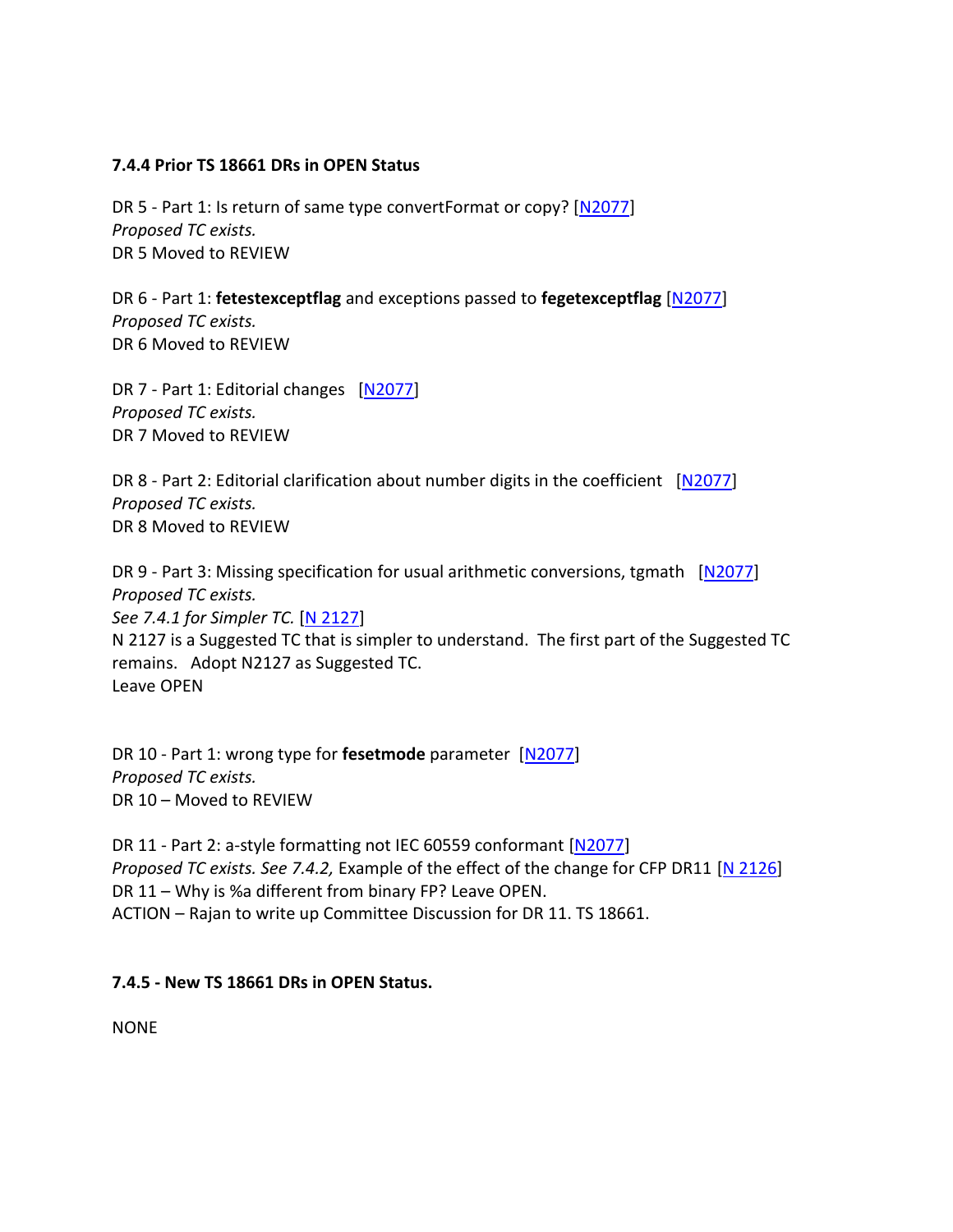# **8. Other Business**

#### **8.1 Review of strategy for document development and maintenance**

#### 8.1.1 ISO/IEC 9899:2011 - The C Standard

Once the LaTeX conversion is verified, all DRs in CLOSED Status get rolled in. All DRs not CLOSED continue until CLOSED. Create new Working Drafts after each meeting post C 17. Move the DR Compendium to LaTeX as well? TBD. We are cool to that idea.

ACTION: Larry & Jens to examine the use of a server to maintain the Standard.

When to Stop accepting DRs? Lots of discussion. No resolution.

8.1.2 TS 19961:2013 + Cor 1: 2016 - C Secure Coding Rules [N2139] Slide presentation on C Secure Coding Rules, with a schedule for development of a DIS in Dec 2022. Expands TS 17961 to include safety and concurrency.

8.1.3 TS 18661, Parts 1-5 - Floating Point

All of these parts have been added to SD 3 for consideration for inclusion into C2X. Newer version of the IEEE spec is in process now, and will be addressed. What do we, WG14, want the FP Group to address? (Rajan will send task list to me for posing here).

Task Listing:

Tasks that the group can take on/continue:

- 1. Write and address DRs against the TS as needed, and submit them to WG 14.
- 2. Propose to WG 14 incorporating the TS (or parts of it) into C2x.
- 3. Support accepted proposals through the C2x standardization process.

4. Write proposals for a C binding for the new features in IEEE 754-2018, and followup with WG 14. This is a compatible change to 754, with only a very few new (recommended) features, which if addressed by our current efforts would give us another 10 or so years for FP standard support.

5. Revise parts of the TS that are not incorporated into C2x to be based on C2x.

Keep the group going. Do everything listed.

8.1.4 TS 21938-1 and future parts - Parallelism

# **8.2 Discuss adopting something along the lines of WG21's system of P-numbered documents with revision numbers.**

Use 'C' instead of 'P'.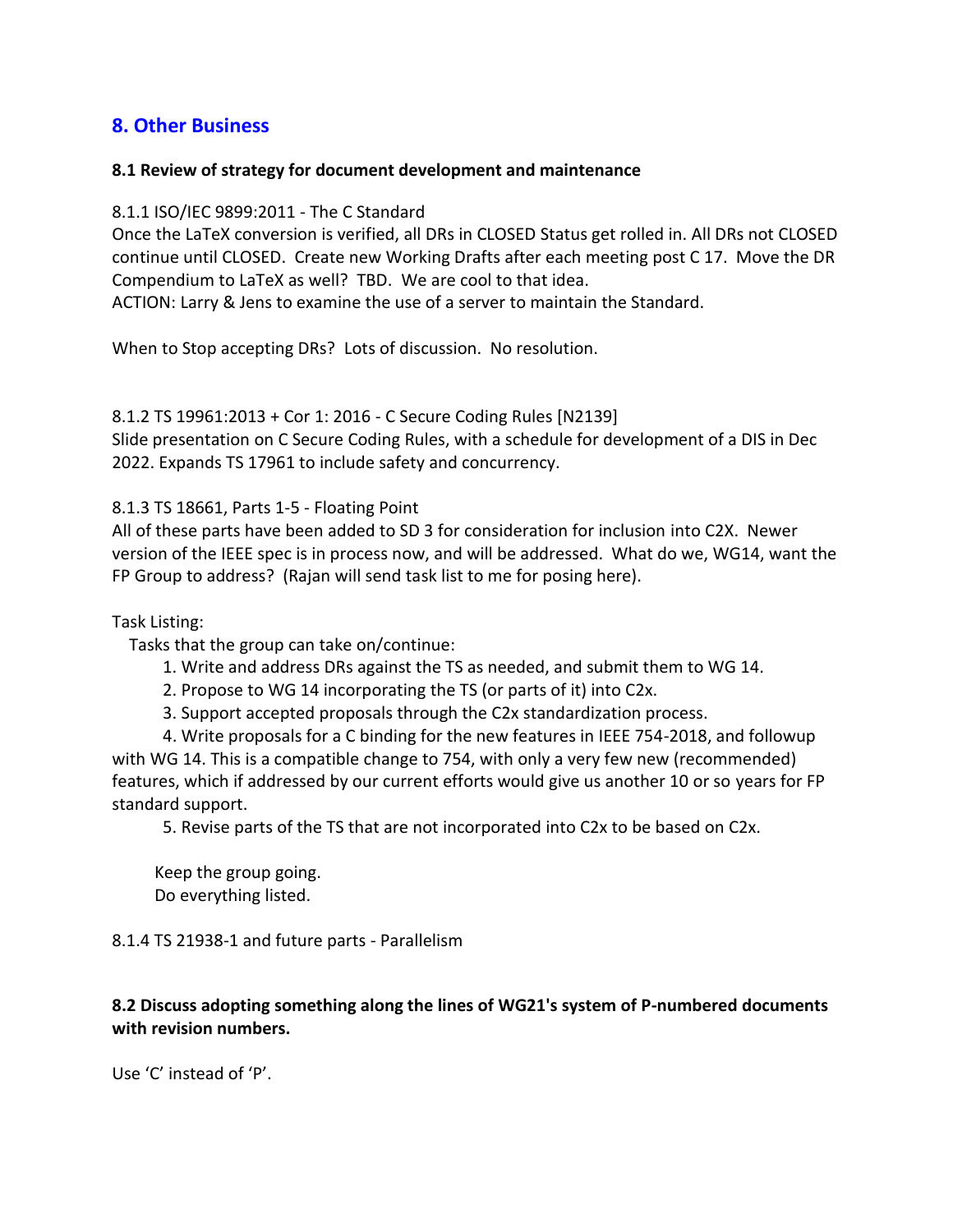ACTION: Convener to coordinate with WG21 on the mechanics of using P or C documents for proposals.

#### **8.3 N2137, Attributes**

Aaron Ballman presented. N2137 is a work in process, and looking for WG14 input. Attributes do not work with K&R style function definitions. That's OK. Plan is to have a paper for Albuquerque. Some concern voiced over the lexical aspects of attributes.

#### **8.4 Danish Comments on CPLEX**

We reviewed and responded to Comments from Denmark for the NWIP and PDTS for CPLEX.

# **9.0 Resolutions and Decisions Reached**

#### **9.1 Review of decisions reached**

Decide to add new material to C17 in addition to Technical Corrigenda from DRs.

#### **9.2 Review of Action Items**

ACTION: Blaine to reconcile N2019 and N2026 for DR 469

ACTION: Convener to have venue information for Albuquerque in post meeting mailing.

ACTION: Convener to add N2098, along the lines of Option 3, to SD 3.

ACTION: Convener to add N2101 to SD 3.

ACTION: Convener to add TS 18661, Part 3 to the SD 3.

ACTION: Convener to add TS 18661, Part 4 to the SD 3.

ACTION: Convener to add TS 18661, Part 5, evaluation format pragmas, to the SD 3.

ACTION: Convener to add TS 18661, Part 5, optimization control pragmas, to the SD 3.

ACTION: Convener to add TS 18661, Part 5, reproducible results, to the SD 3.

ACTION: Convener to add something along the lines of TS 18661, Part 5, alternate exception handling, to the SD 3.

ACTION: Convener to add TS 18661, Part 5, rounding direction macro, to the SD 3.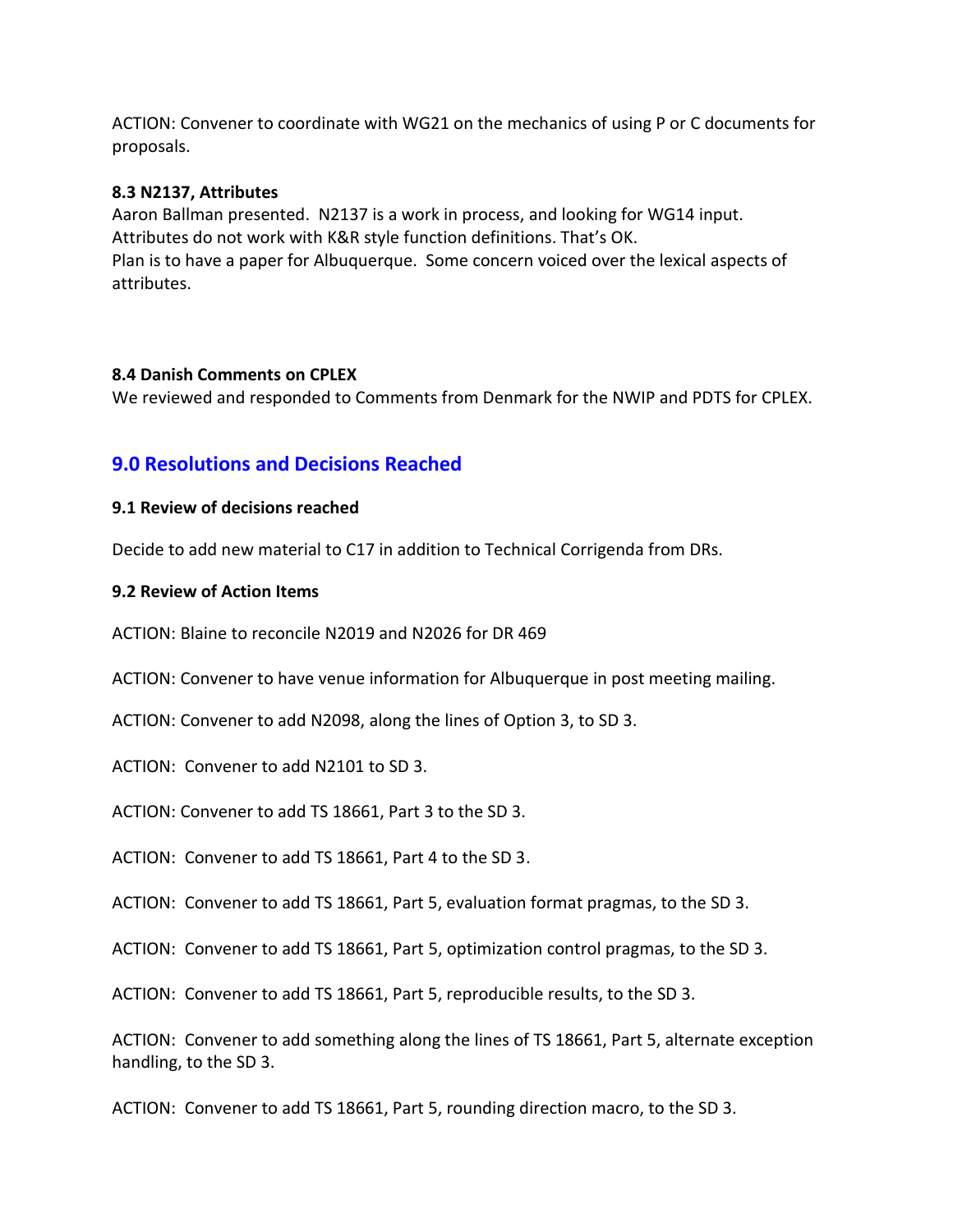ACTION: DR 467. Fred to write up a model and definition for normalized DOUBLE DOUBLE.

ACTION: DR 473. Moved to CLOSE. Editor to make words English.

ACTION: DR 496. Clark to write a draft of a Proposed Technical Corrigenda.

ACTION: DR 497. Fred to write a Suggested TC. DONE - SC22WG14.14657

ACTION: TS 18661, DR 11. Rajan to write up a Committee Discussion. DONE - Blaine

ACTION: Convener to coordinate with WG21 on the mechanics adding a 'C' or 'P' designated papers for proposals to WG14.

ACTION: Blaine to draft a PCR for DR 502

ACTION: Larry & Jens to examine the use of a server to maintain the Standard.

ACTION: Clark to take code examples as an N document back to CPLEX, and come back with recommendations on how to proceed.

ACTION: Jens to publish an improved LaTeX version NLT the post meeting mailing.

# **10. Thanks to Host**

Special Thanks to IBM for the meeting facilities and great weather.

# **11. Adjournment**

Meeting adjourned April 6, 3:27 PM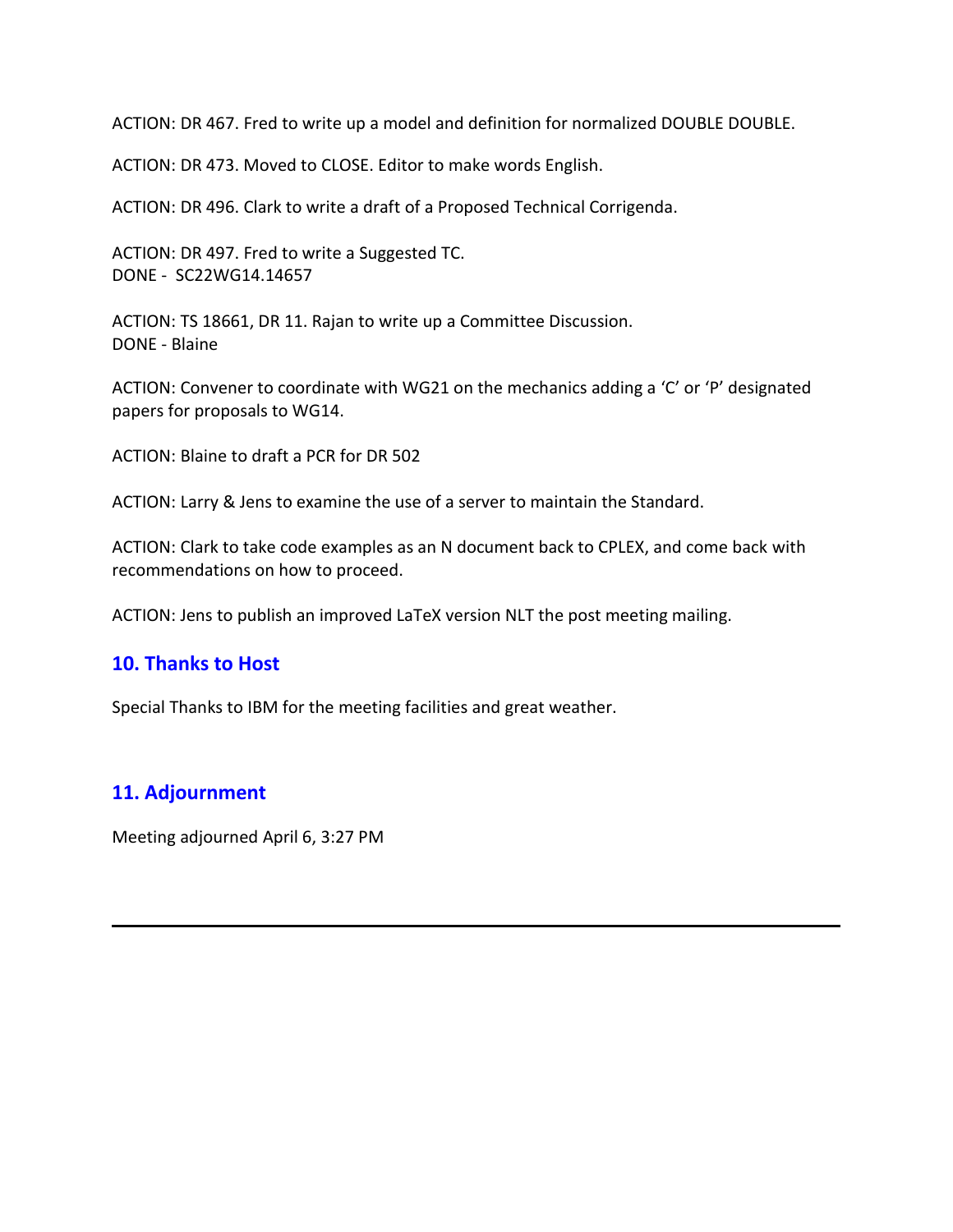# **Minutes (Draft) for the PL22.11/US TAG Meeting**

# **Tuesday April 4, 2017 at 16:00**

| Name                  | <b>Organization</b>       | <b>Principal/Alternate</b> | <b>Comments</b>   |
|-----------------------|---------------------------|----------------------------|-------------------|
| David Keaton          | <b>Keaton Consulting</b>  | Principal                  |                   |
| Daniel Plakosh        | CERT/SEI/CMU              | Principal                  |                   |
| Jens Gustedt          | <b>INRIA - France</b>     |                            |                   |
| Lars Bjonnes          | Cisco                     | Principal                  |                   |
| <b>Blaine Garst</b>   | The Planet Earth Society  |                            |                   |
| Rajan Bhakta          | <b>IBM</b>                | Principal                  |                   |
| John Parks            | Intel                     | Principal                  | PL22.11 Chair     |
| Clark Nelson          | Intel                     | Alternate                  |                   |
| Clive Pygott          | <b>LDRA</b>               | Principal                  |                   |
| Douglas Walls         | Oracle                    | Principal                  | PL22.11 IR        |
| <b>Barry Hedquist</b> | Perennial                 | Principal                  | PL22.11 Secretary |
| Tom Plum              | Plum Hall, Inc.           | Principal                  |                   |
| Martin Sebor          | <b>Red Hat</b>            | Principal                  |                   |
| Aaron Ballman         | GrammaTech                |                            | First meeting     |
| Fred Tydeman          | <b>Tydeman Consulting</b> | Principal                  | Vice Chair        |
|                       |                           |                            |                   |
|                       |                           |                            |                   |
|                       |                           |                            |                   |

# **1. Approval of Agenda**

Items added: 8.1 Systematic Review, ISO/IEC TS 17961:2013, C Secure Coding Rules

8.2 IR Position

Items deleted: none

The Agenda was approved by unanimous consent (Tydeman/Sebor)

# **2. Approval of Previous Minutes (PL22.11-2016-00007)**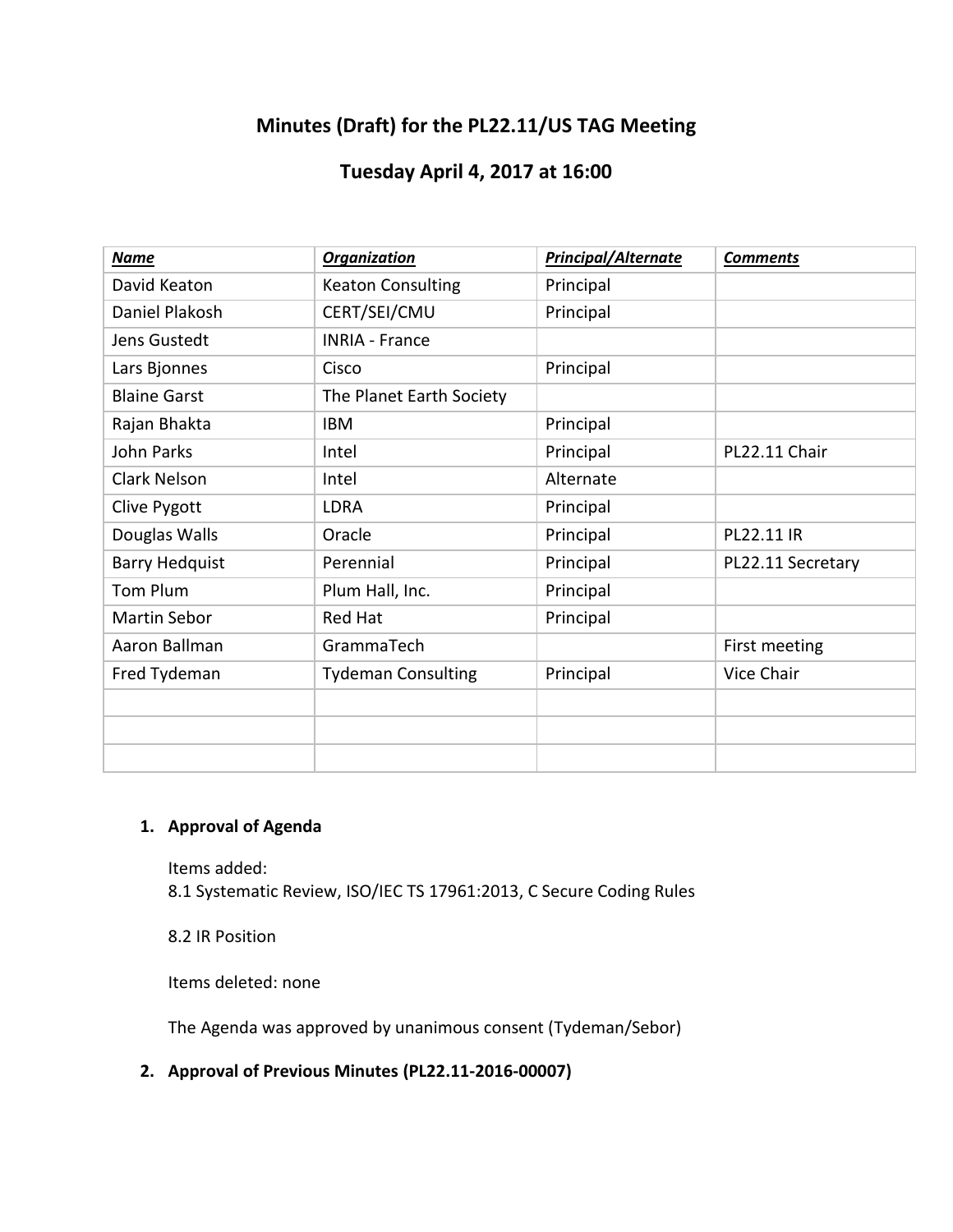The prior meeting minutes for Pittsburgh, were amended for typos, et al, and approved by unanimous consent. (Keaton/Tydeman)

## **3. INCITS [Antitrust Guidelines and Patent Policy](http://www.incits.org/standards-information/legal-info)**

Reviewed the Antitrust Guidelines and Patent Policy

### **4. INCITS official designated member/alternate information**

Be sure to let Lynn Barra know of any changes.

### **5. Identification of PL22.11 Voting Members: 11**

**1. PL22.11 Members Attaining Voting Rights at this Meeting**

Keaton Consulting

**2. Prospective PL22.11 Members Attending their First Meeting**

Blaine Garst - The Planet Earth Society

Aaron Ballman - GrammaTech

#### **6. Members in Jeopardy**

1. **Members in jeopardy due to failure to return Letter Ballots**

none

#### **2. Members in jeopardy due to failure to attend Meetings**

1. Members in jeopardy for failure to attend this meeting.

none

- 2. Members who regained voting rights by attending this meeting none
- 3. Members who lost voting rights for failure to attend this meeting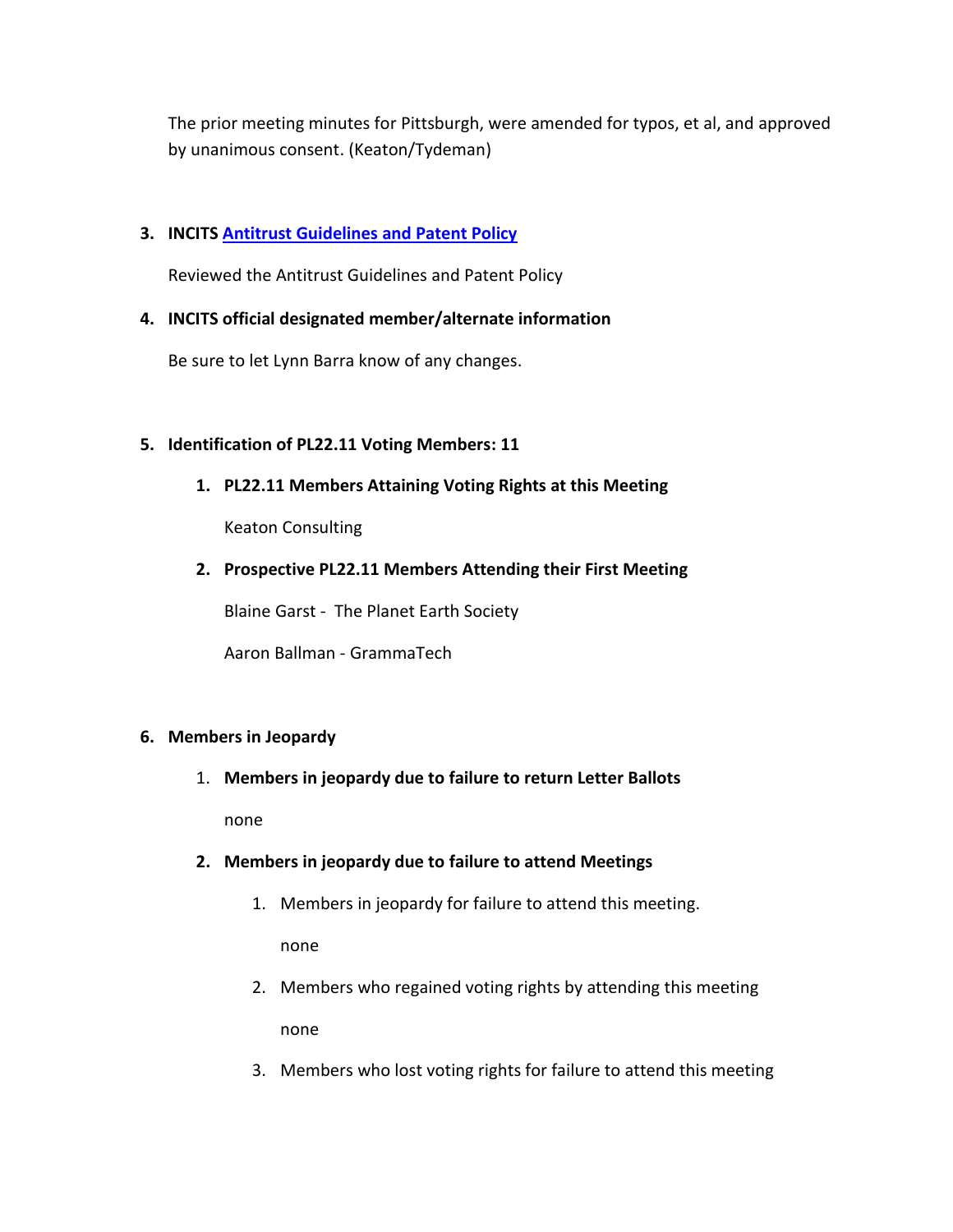none

**3. Members who previously lost voting rights who are attending this meeting**

none

#### **7. Procedures for Forming a US Position**

per normal

#### **8. New Business**

#### **1. Systematic Review, ISO/IEC TS 17961:2013, C Secure Coding Rules)**

Question: Do you approve of the answers provided for the Systematic Review of ISO/IEC TS 17961:2013, C Secure Coding Rules.

Ballot: Roll Call

CERT/SEI/CMU - YES Cisco - YES IBM - YES Intel – YES Keaton Consulting - YES LDRA Technology - YES Oracle - YES Perennial - YES Plum Hall - YES Red Hat - YES Tydeman Consulting – YES  $11 - 0 - 0$  Passes

2. IR position

Douglas has been working on the Committee and serving as IR for 20 years. He will get an INCITS Merit Award. John Parks read the citation.

Dear Mr. Walls,

It is with great pleasure that the InterNational Committee for Information Technology Standards (INCITS) will honor you with the INCITS Merit Award. This is an award normally presented to no more than four participants who have demonstrated continuous support for the work of INCITS. INCITS would like to recognize your numerous contributions to the INCITS/PL22.11 – *Programming Language C* standards community. You have served as a major contributor to the committee for more than 20 years in several